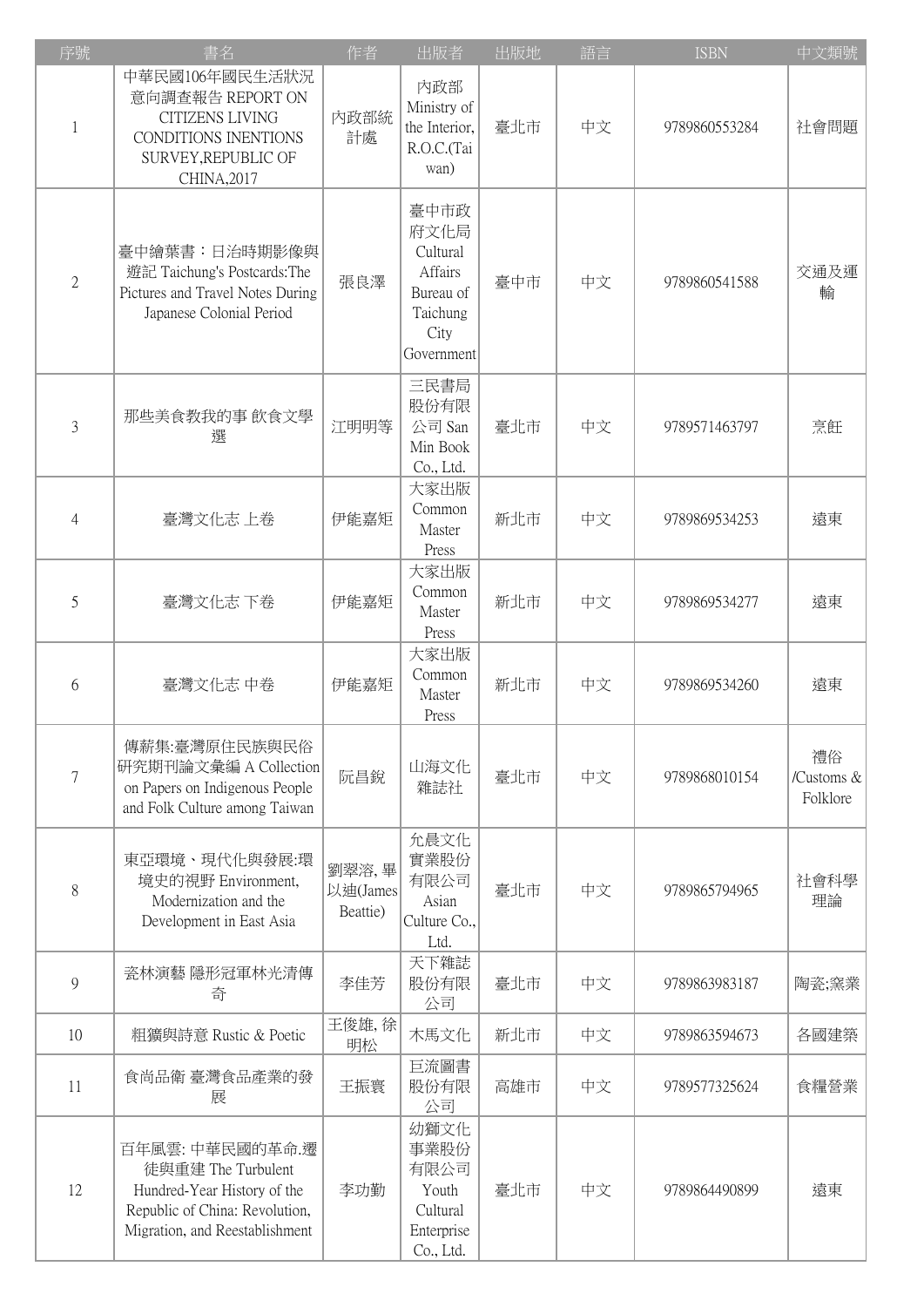| 13 | 台灣宗教自由的覺醒 從宗教<br>團體法到宗教基本法的訂定                                                                                            | 李永然等                                                            | 永然文化<br>出版股份<br>有限公司                                                                     | 臺北市 | 中文 | 9789574854523 | 宗教政策                           |
|----|--------------------------------------------------------------------------------------------------------------------------|-----------------------------------------------------------------|------------------------------------------------------------------------------------------|-----|----|---------------|--------------------------------|
| 14 | 讀圖漫記 漫畫文學的工具與<br>臺灣軌跡                                                                                                    | 周文鵬                                                             | 國立交通<br>大學出版<br>社 National<br>Chiao Tung<br>University<br>Press                          | 新竹市 | 中文 | 9789869477284 | 中國文學<br>/Chinese<br>Literature |
| 15 | 成材的木,成器的人 Experiences<br>in Wood, the Craftsman's<br>Experience: The Memory and<br>Artistry of Taiwan's Wood-<br>workers | 行人文化<br>實驗室 Flâ<br>neur                                         | 行人文化<br>實驗室 Flâ<br>neur<br>Culture Lab Culture Lab                                       | 臺北市 | 中文 | 9789869445184 | 木工                             |
| 16 | 本土的現實主義 Local Realism:<br>A Study of Poet Wu An's Literary<br>Ideas                                                      | 謝征達                                                             | 秀威資訊<br>科技股份<br>有限公司<br>Showwe<br>Information<br>Co., Ltd.                               | 臺北市 | 中文 | 9789869566780 | 東南亞各<br>國文學                    |
| 17 | 台灣.國家.國際法                                                                                                                | 台灣國際<br>法學會<br>Taiwanese<br>Society of<br>Internationa<br>1 Law | 秀威資訊<br>科技股份<br>有限公司<br>Showwe<br>Information<br>Co., Ltd.                               | 臺北市 | 中文 | 9789863264941 | 國際法                            |
| 18 | 臺灣詩學截句選300首                                                                                                              | 白靈                                                              | 秀威資訊<br>科技股份<br>有限公司<br>Showwe<br>Information<br>Co., Ltd.                               | 臺北市 | 中文 | 9789863264965 | 詩                              |
| 19 | 蘭醫生媽的老台灣故事 風土<br>民情 初代信徒                                                                                                 | Landsborou<br>gh,<br>Marjorie                                   | 前衛出版<br>社<br>Avanguard<br>Publishing<br>House                                            | 臺北市 | 中文 | 9789578016866 | 遠東                             |
| 20 | 民國實業的布道者 薛明劍傳                                                                                                            | 陸揚                                                              | 思行文化<br>傳播有限<br>公司 Think<br>$\&$<br>Executive<br>Culture<br>Communica<br>tion<br>Company | 臺北市 | 中文 | 978986927368  | 中國人傳<br>記                      |
| 21 | 透析臺灣政治攻防                                                                                                                 | 楊昆福                                                             | 時英出版<br>社 Taiwan<br>Elite Press                                                          | 臺北市 | 中文 | 9789869408691 | 中國政治<br>制度                     |
| 22 | 台灣記遊詩                                                                                                                    | 李居福                                                             | 博客思出<br>版事業網                                                                             | 臺北市 | 中文 | 9789869525794 | 詩                              |
| 23 | 回到九0年代九0年代的旅遊熱                                                                                                           | 隱地                                                              | 爾雅出版<br>社有限公<br>司 Elite<br><b>Books</b>                                                  | 臺北市 | 中文 | 9789576396212 | 散文:隨<br>筆、日記                   |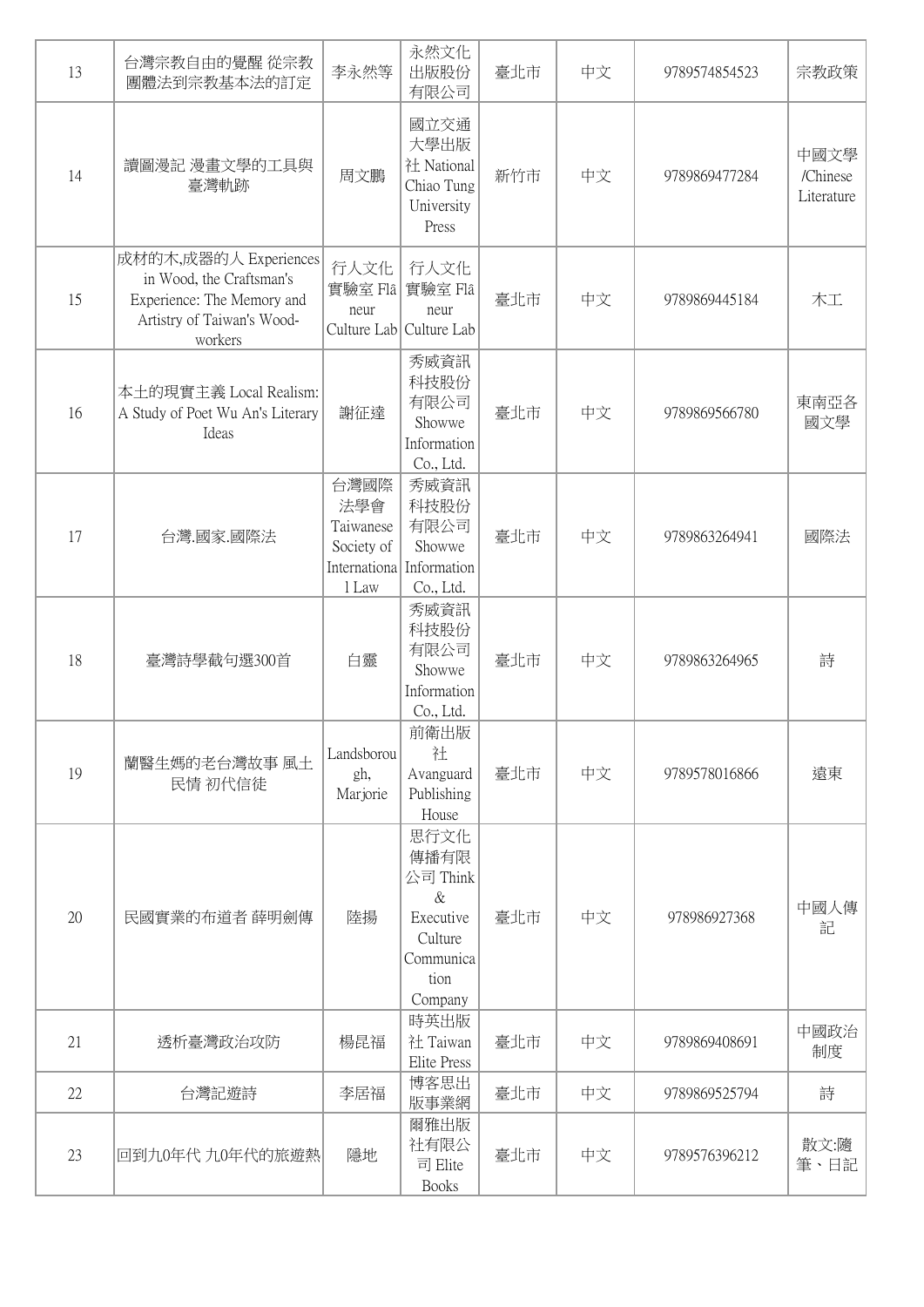| 24 | 原住民族的權利與轉型正義                                                               | 施正鋒                        | 台灣原住<br>民族研究<br>學會<br>Taiwan<br>Indigenous<br>Studies<br>Association         | 花蓮縣 | 中文 | 9789868914377 | 國際法        |
|----|----------------------------------------------------------------------------|----------------------------|------------------------------------------------------------------------------|-----|----|---------------|------------|
| 25 | 基督徒不服從 當代台灣基督<br>徒的社會參與                                                    | 管中祥                        | 台灣基督<br>長老教會<br>台灣教會<br>公報社<br><b>TAIWAN</b><br><b>CHURCH</b><br><b>NEWS</b> | 臺南市 | 中文 | 9789865637484 | 基督教        |
| 26 | 激越與死滅二二八世代民主<br>路                                                          | 黃惠君                        | 遠足文化<br>事業有限<br>公司<br>Walkers<br>Cultural<br>Enterprises,<br>Ltd.            | 新北市 | 中文 | 9789869442503 | 遠東         |
| 27 | 飛彈、政客與祕密外交 Playing<br>with Fire: The Looming War with<br>China over Taiwan | 康培莊<br>(John F.<br>Copper) | 遠足文化<br>事業有限<br>公司<br>Walkers<br>Cultural<br>Enterprises,<br>Ltd.            | 新北市 | 中文 | 9789869484527 | 國際關係       |
| 28 | 我們的島:臺灣三十年環境變<br>遷全紀錄                                                      | 柯金源                        | 衛城出版<br>Acropolis                                                            | 新北市 | 中文 | 9789869533492 | 電影         |
| 29 | 臺馬兩地客家地緣性社團之發<br>展比較 以大埔(茶陽)同鄉社團<br>為例                                     | 鍾豔攸                        | 翰蘆圖書<br>出版有限<br>公司 Han-<br>Lu Book $\&$<br>Publishing<br>Company             | 臺北市 | 中文 | 9789869611503 | 社會群及<br>團體 |
| 30 | 臺灣與後共國家半總統制的憲<br>政運作                                                       | 沈有忠                        | 翰蘆圖書<br>出版有限<br>公司 Han-<br>Lu Book &<br>Publishing<br>Company                | 臺北市 | 中文 | 9789869557993 | 國家論        |
| 31 | 百變千幻不思議 TAIWANESE-<br>LANGUAGE CINEMA                                      | 施如芳等                       | 聯經出版<br>事業股份<br>有限公司<br>Linking<br>Publishing<br>Company                     | 新北市 | 中文 | 9789570850239 | 電影         |
| 32 | 利他到覺悟 證嚴上人利他思<br>想研究                                                       | 何日生                        | 聯經出版<br>事業股份<br>有限公司<br>Linking<br>Publishing<br>Company                     | 新北市 | 中文 | 9789570849950 | 傳記         |
| 33 | 看見龍山寺                                                                      | 許育榮                        | 聯經出版<br>事業股份<br>有限公司<br>Linking<br>Publishing<br>Company                     | 新北市 | 中文 | 9789570850635 | 總論/Arts    |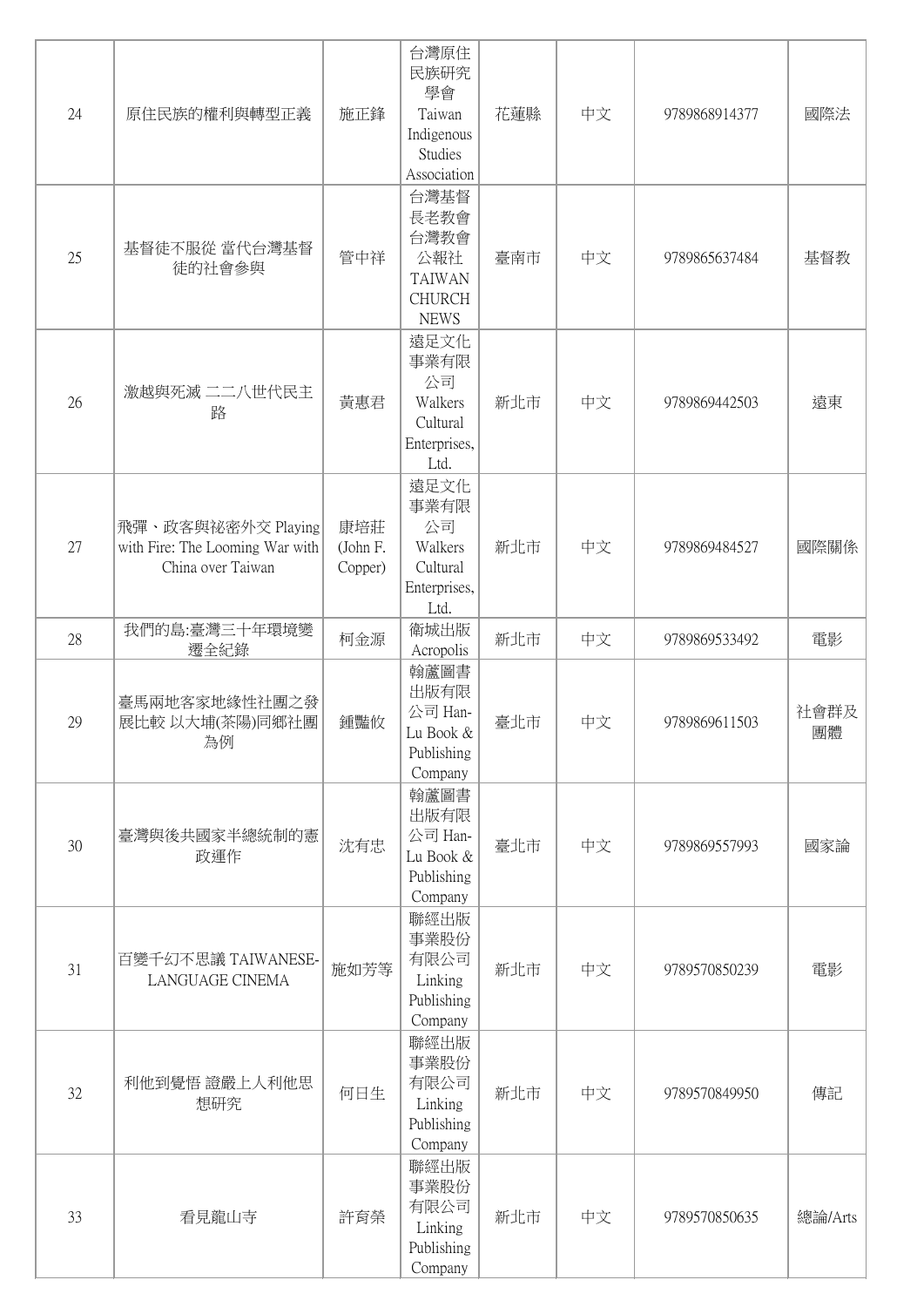| 34 | 落日之舞 台灣舞蹈藝術拓荒<br>者的境遇與突破1920-1950                                                                                                                   | 徐瑋瑩          | 聯經出版<br>事業股份<br>有限公司<br>Linking<br>Publishing<br>Company                                              | 新北市 | 中文    | 9789570850574 | 舞蹈             |
|----|-----------------------------------------------------------------------------------------------------------------------------------------------------|--------------|-------------------------------------------------------------------------------------------------------|-----|-------|---------------|----------------|
| 35 | 台灣美術家一百年 100 YEARS<br>OF TAIWAN ARTISTS: PAN<br>HSIAO HSIA'S PORTARIT<br>MAKING 1905-2017                                                           | 潘小俠          | 藝術家出<br>版社 Artist<br>Publishing<br>Co.                                                                | 臺北市 | 中文    | 9789862821985 | 美術史            |
| 36 | 臺灣音畫                                                                                                                                                | 鮑元愷作<br>曲    | 臺北市立<br>國樂團<br>Taipei<br>Chinese<br>Orchestra                                                         | 臺北市 | 中文    | 9789860537208 | 合奏及樂<br>團      |
| 37 | 2016馬祖文化年鑑 Matsu<br>Cultural Almanac                                                                                                                | 連江縣政<br>府文化處 | 連江縣政<br>府<br>Lienchiang<br>County<br>Government                                                       | 連江縣 | 中文    | 9789860539950 | 華南地區<br>(珠江流域) |
| 38 | 平川三七五 PING CHUN 375                                                                                                                                 | 王佩君          | 新陸書局<br>股份有限<br>公司                                                                                    | 台北市 | 中文,英文 | 9789869449755 | 各國傳記           |
| 39 | 未竟的奇蹟:轉型中的台灣經<br>濟與社會                                                                                                                               | 李宗榮/林<br>宗弘  | 中央研究<br>院社會學<br>研究所<br><b>INSTITUT</b><br>E OF<br><b>SOCIOLOG</b><br>Y,<br><b>ACADEMI</b><br>A SINICA | 臺北市 | 中文    | 9789860541304 | 經濟史地           |
| 40 | 你寫對台語了嗎? 台語對應漢<br>字之探討                                                                                                                              | 呂應棠          | 白象文化<br>事業有限<br>公司<br>Elephant<br>White<br>Cultural<br>Enterprise<br>Co., Ltd                         | 臺中市 | 中文    | 9789863584896 | 東方語言           |
| 41 | 認同的污名臺灣原住民的族<br>群變遷 Ethnic Contacts,<br>Stigmatized Identity, and Pan-<br>Taiwan Aboriginalism: A Study<br>on Ethnic Change of Taiwan<br>Aborigines | 謝世忠          | 玉山社出<br>版事業股<br>份有限公<br>司 Taiwan<br>Interminds<br>Publishing<br>Inc.                                  | 台北市 | 中文    | 9789862941683 | 民族誌            |
| 42 | 台灣鬼仔古 從民俗看見台灣<br>人的冥界想像                                                                                                                             | 林美容          | 月熊<br>MoonBear<br>Publishing<br>House                                                                 | 新北市 | 中文    | 9789869512602 | 迷信;禁忌          |
| 43 | 台灣金融巨禍 一堂重創3700家<br>台灣企業的課                                                                                                                          | 郭土木等         | 永然文化<br>出版股份<br>有限公司                                                                                  | 臺北市 | 中文    | 9789574854455 | 貨幣、金<br>融      |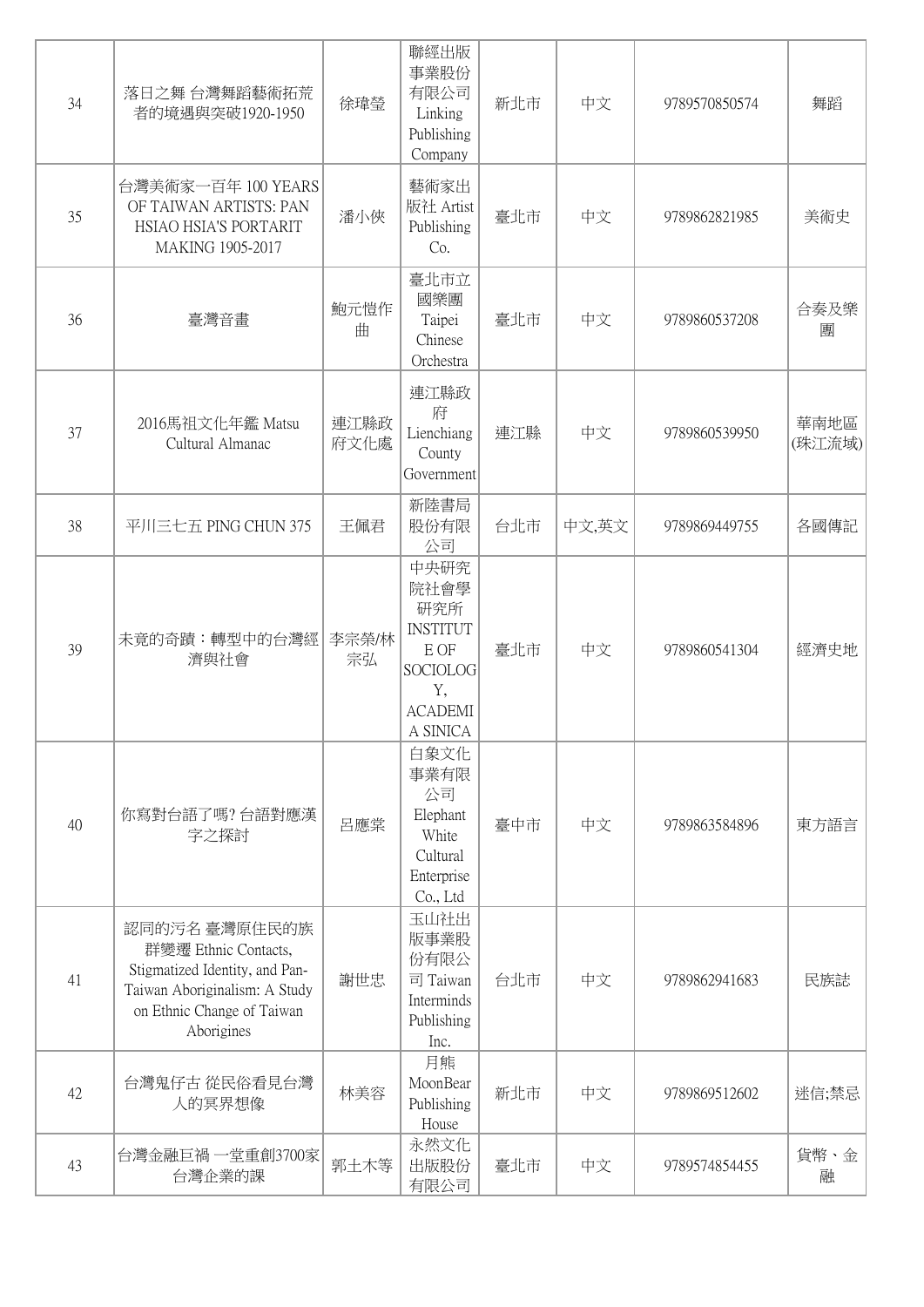| 44 | 以文學發聲 走過時代轉折的<br>臺灣前輩文人                                                                                                                                     | 廖振富            | 玉山社出<br>版事業股<br>份有限公<br>司 Taiwan<br>Interminds<br>Publishing<br>Inc.                     | 臺北市 | 中文    | 9789862941751 | 遠東各地<br>文學          |
|----|-------------------------------------------------------------------------------------------------------------------------------------------------------------|----------------|------------------------------------------------------------------------------------------|-----|-------|---------------|---------------------|
| 45 | 經營管理與商業競爭力 1786-<br>1816年英國東印度公司對華貿<br>易                                                                                                                    | 游博清            | 元華文創<br>股份有限<br>公司<br><b>ECULTUR</b><br>E                                                | 台北市 | 中文    | 9789863939092 | 貿易                  |
| 46 | 臺灣文學與地方文化論文集                                                                                                                                                | 徐麗霞            | 文津出版<br>社有限公<br>司                                                                        | 台北市 | 中文    | 9789863390541 | 遠東各地<br>文學          |
| 47 | 臺灣戲曲劇種之腳色行當藝術<br>生旦淨丑話戲曲 Taiwanese<br>Opera                                                                                                                 | 洪瓊芳等           | 五南圖書<br>出版股份<br>有限公司<br>Wu-Nan<br>Book Inc.                                              | 臺北市 | 中文    | 9789571191270 | 中國戲劇                |
| 48 | 當前臺灣重大教育問題的診斷<br>與對策                                                                                                                                        | 黃昆輝等<br>主編     | 五南圖書<br>出版股份<br>有限公司<br>Wu-Nan<br>Book Inc.                                              | 臺北市 | 中文    | 9789571193625 | 教育<br>/Education    |
| 49 | 臺灣與東南亞客家認同的比<br>較: 延續 斷裂 重組與創新<br>Comparing the Hakka Ethnic<br>Identity in Taiwan and Southeast<br>Asia: Continuity, Breakdown,<br>Remaking and Innovation | 蕭新煌            | 國立中央<br>大學出版<br>中心<br>National<br>Central<br>University<br>Press                         | 桃園市 | 中文    | 9789865659172 | 民族誌                 |
| 50 | 地下與地上的對話-十七世紀<br>的台灣與周邊 Conversation<br>between Archaeology and<br>History- Seventeenth Century<br>Taiwan and Its Surrounding Area                          | 陳玉美, 郭<br>素秋主編 | 中央研究<br>院歷史語<br>言研究所<br>Institute of<br>History and<br>Philology,<br>Academia<br>Sinica. | 臺北市 | 中文,英文 | 9789860544923 | 遠東                  |
| 51 | 當二十世紀中國女性遇到媒體                                                                                                                                               | 游鑑明            | 五南圖書<br>出版股份<br>有限公司<br>Wu-Nan<br>Book Inc.                                              | 台北市 | 中文    | 9789571192383 | 家庭、族<br>制           |
| 52 | 臺灣客家語音導論                                                                                                                                                    | 鍾榮富            | 五南圖書<br>出版股份<br>有限公司<br>Wu-Nan<br>Book Inc.                                              | 臺北市 | 中文    | 9789571190914 | 中國語言<br>文字學(總<br>論) |
| 53 | 性別主流化 臺灣經驗與國際<br>比較                                                                                                                                         | 黃淑玲            | 五南圖書<br>出版股份<br>有限公司<br>Wu-Nan<br>Book Inc.                                              | 臺北市 | 中文    | 9789571192932 | 家庭、族<br>制           |
| 54 | 書寫臺灣人.臺灣人書寫                                                                                                                                                 | 陳龍廷            | 五南圖書<br>出版股份<br>有限公司<br>Wu-Nan<br>Book Inc.                                              | 臺北市 | 中文    | 9789571194400 | 遠東各地<br>文學          |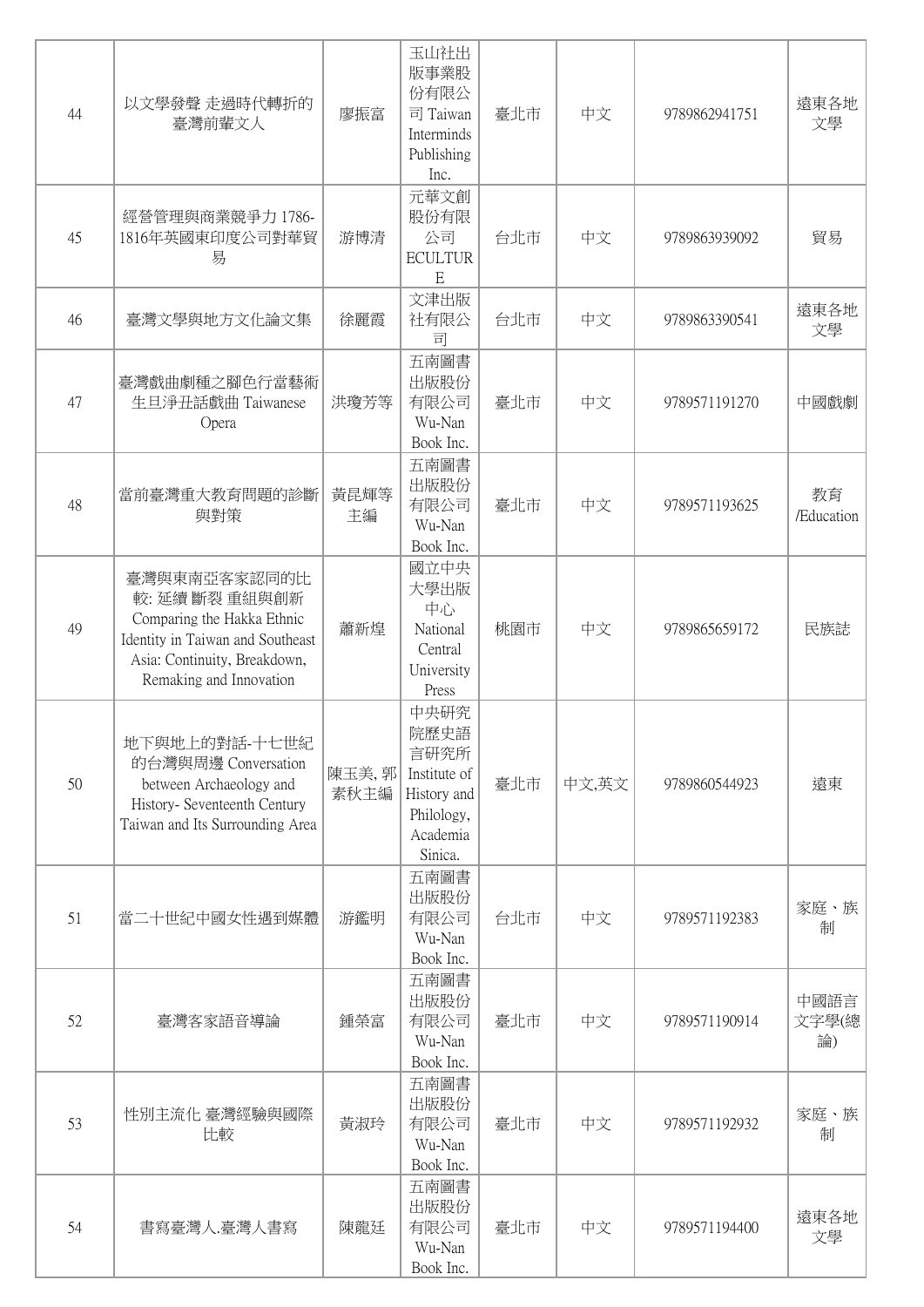| 55 | 台灣現當代藝術風神榜 進畫<br>論首部曲                                                                                                                                          | 王福東        | 大苑藝術<br>會展有限<br>公司                                         | 臺北市 | 中文 | 9789869544900 | 美術史                            |
|----|----------------------------------------------------------------------------------------------------------------------------------------------------------------|------------|------------------------------------------------------------|-----|----|---------------|--------------------------------|
| 56 | 振興台灣佛教發展大未來 寺<br>廟經營管理與資產活化應用                                                                                                                                  | 簡意濤        | 大千出版<br>社                                                  | 新北市 | 中文 | 9789574473151 | 儀注                             |
| 57 | 意外的國父 蔣介石 蔣經國 李<br>登輝與現代臺灣                                                                                                                                     | 汪浩         | 八旗文化 g<br>ū sa of<br>book<br>republic                      | 新北市 | 中文 | 9789869486507 | 中國政治<br>制度                     |
| 58 | 鄉音馬祖                                                                                                                                                           | 劉宏文        | 福建省連<br>江縣政府<br>Lienchiang<br>County<br>Government         | 連江縣 | 中文 | 9789860512465 | 散文:隨<br>筆、日記                   |
| 59 | 日本帝國主義下的台灣                                                                                                                                                     | 涂照彥        | 人間出版<br>社 Ren Jian<br>Publication<br>Inc.                  | 臺北市 | 中文 | 9789869404686 | 經濟史地                           |
| 60 | 余光中詩畫集                                                                                                                                                         | 余光中        | 和英<br>Heryin<br><b>Books</b>                               | 新竹市 | 中文 | 9789869522601 | 中國文學<br>/Chinese<br>Literature |
| 61 | 臺灣政治經濟思想史論叢卷<br>$\equiv$ Proceedings: The History of<br>Taiwan Political and Economic<br>Thought II                                                            | 陳添壽        | 元華文創<br>股份有限<br>公司<br><b>ECULTUR</b><br>E                  | 臺北市 | 中文 | 9789863939665 | 經濟史地                           |
| 62 | 東台灣社會福利探析 高齡 族<br>群與性別                                                                                                                                         | 范麗娟主<br>編  | 松慧有限<br>公司 Song-<br>Hui<br>Publishing<br>Co.               | 臺北市 | 中文 | 9789867599810 | 社會工作                           |
| 63 | 近代史釋論 多元思考與探索                                                                                                                                                  | 李達嘉主<br>編  | 臺灣東華<br>書局股份<br>有限公司<br>Tung Hua<br>Book Co.,<br>Ltd.      | 臺北市 | 中文 | 9789574839049 | 中國史雜<br>論                      |
| 64 | 傳道報國 日治末期臺灣基督<br>徒的身分認同1937-1945THE<br>STUDY OF "DEN-DOO HOO-<br>KOKU" IDENTITY OF<br>TAIWAN CHRISTIANS<br><b>DURING JAPANESE</b><br>COLONIAL PERIOD 1937-1945 | 盧啟明        | 秀威資訊<br>科技股份<br>有限公司<br>Showwe<br>Information<br>Co., Ltd. | 臺北市 | 中文 | 9789863264903 | 教化流行<br>史                      |
| 65 | 民國文學與文化研究 第二輯                                                                                                                                                  | 李怡 張堂<br>錡 | 秀威資訊<br>科技股份<br>有限公司<br>Showwe<br>Information<br>Co., Ltd. | 臺北市 | 中文 | 9789869297356 | 中國文學<br>/Chinese<br>Literature |
| 66 | 民國文學與文化研究 第一輯                                                                                                                                                  | 李怡張堂<br>錡  | 秀威資訊<br>科技股份<br>有限公司<br>Showwe<br>Information<br>Co., Ltd. | 台北市 | 中文 | 9789869237932 | 中國文學<br>/Chinese<br>Literature |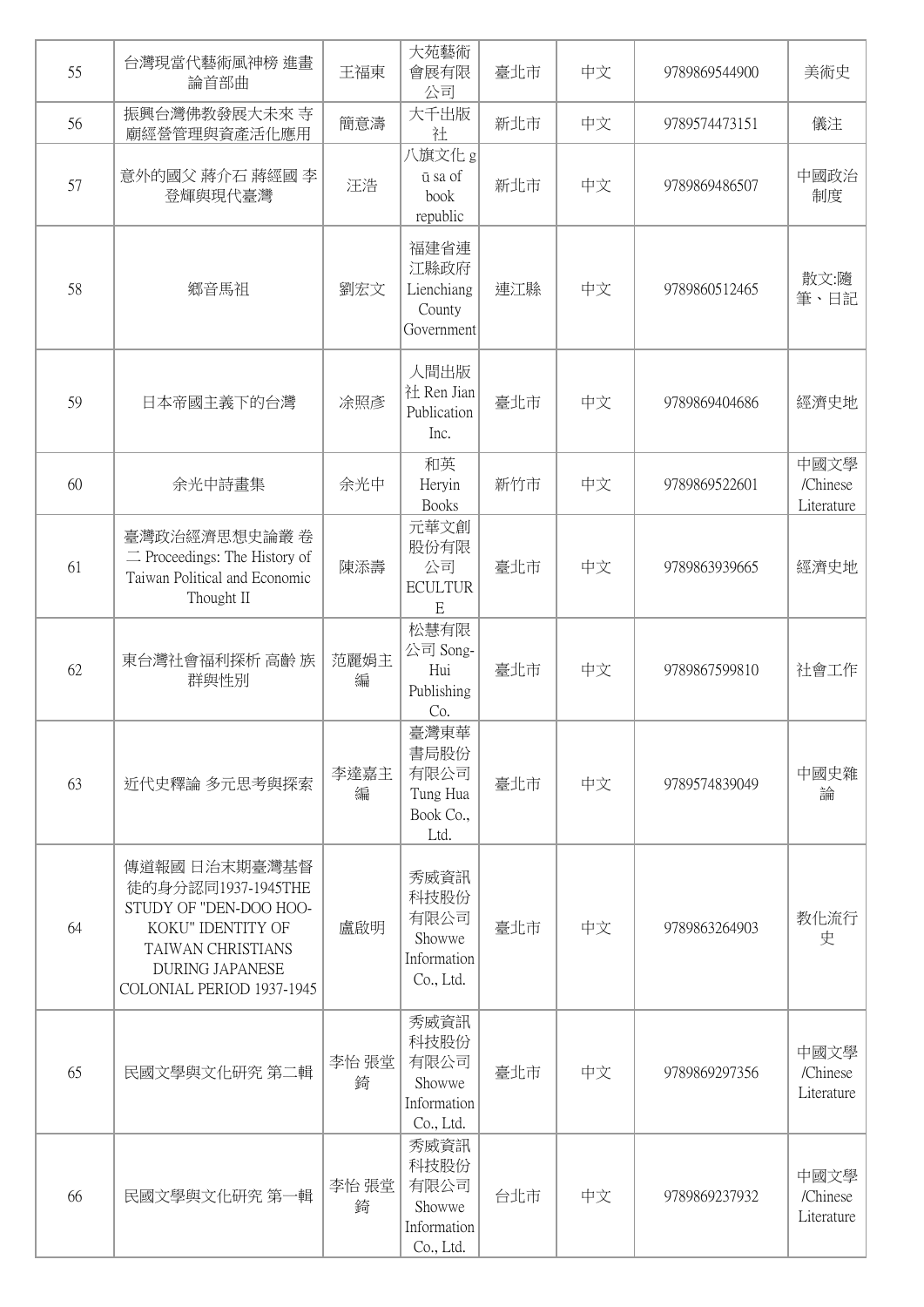| 67 | 宗教實踐與星雲大師的早期文<br>學創作 Religious Practice and<br>Early Literary Works by<br>Venerable Master Hsing Yun                                   | 吳光正        | 佛光文化<br>事業有限<br>公司                                                                       | 高雄市 | 中文 | 9789574574315 | 佛教                            |
|----|----------------------------------------------------------------------------------------------------------------------------------------|------------|------------------------------------------------------------------------------------------|-----|----|---------------|-------------------------------|
| 68 | 逐鹿之海 一六六一臺灣之戰                                                                                                                          | 朱和之        | 印刻文學<br>生活雜誌<br>出版有限<br>公司                                                               | 新北市 | 中文 | 9789863872023 | 小說                            |
| 69 | 寫意年代 臺灣作家手稿故事<br>貳                                                                                                                     | 向陽         | 九歌出版<br>社有限公<br>司 Chiu Ko<br>Publishing<br>Co., Ltd.                                     | 臺北市 | 中文 | 9789864501649 | 散文:隨<br>筆、日記                  |
| 70 | 台北說城人                                                                                                                                  | 韓良露        | 有鹿文化<br>事業有限<br>公司 Route<br>Culture Co.<br>Ltd.                                          | 台北市 | 中文 | 9789869510844 | 散文:隨<br>筆、日記                  |
| 71 | 歷史的記憶與日常 資本主義<br>與東亞批判研究 哈若圖寧選<br>集 The Memory and<br>Everydayness of History:<br>Capitalism and Critical East Asian<br><b>Studies</b> | 陳春燕劉<br>紀蕙 | 國立交通<br>大學出版<br>社 National<br>Chiao Tung<br>University<br>Press                          | 新竹市 | 中文 | 9789869477246 | 東洋史地<br>/Orient<br>World;Asia |
| 72 | 邁向新公共外交:策略、社群<br>媒體與評估-兼析台灣的發展<br>New Public<br>Diplomacy:Tactics,Social<br>Media, and Evaluations                                     | 梁文興        | 國立屏東<br>大學<br>National<br>Pingtung<br>University                                         | 屏東市 | 中文 | 9789860539561 | 國際關係                          |
| 73 | 西川満研究:台湾文学史の視<br>座から                                                                                                                   | 陳藻香        | 國立臺灣<br>大學出版<br>中心<br>National<br>Taiwan<br>University<br>Press                          | 臺北市 | 日文 | 9789863502579 | 比較文學                          |
| 74 | 光大傳承:南加華人三十年史<br>話1980年代-2010年代 A legacy<br>magnified : a generation of<br>Chinese Americans in Southern<br>california                 | 陳十美        | 美國東亞<br>文教基金<br>會<br>American<br>East Asian<br>Cultural &<br>Educational<br>Foundation   | 美國  | 中文 | 9780986003097 | 家庭、族<br>制                     |
| 75 | 古文字與古代史 第五輯<br>PALEOGEAPHY AND EARLY<br>CHINESE HISTORY NO.5                                                                           | 李宗焜        | 中央研究<br>院歷史語<br>言研究所<br>Institute of<br>History and<br>Philology,<br>Academia<br>Sinica. | 臺北市 | 中文 | 9789860521887 | 古物彙考                          |
| 76 | 東亞漢語音韻學的觀念與方法                                                                                                                          | 呂昭明        | 元華文創<br>股份有限<br>公司                                                                       | 臺北市 | 中文 | 9789863939344 | 中國語言<br>文字學(總<br>論)           |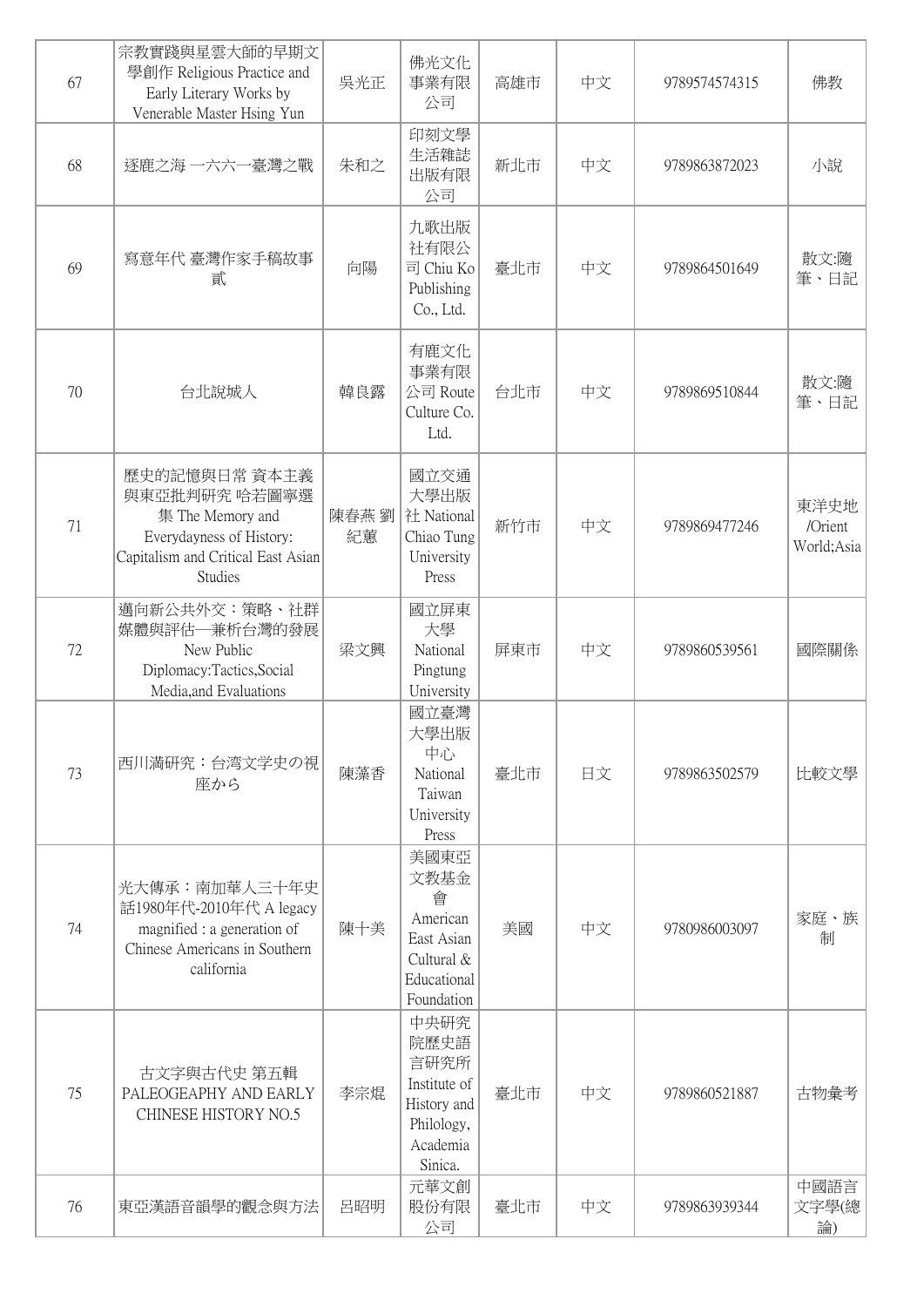| 77 | 漢語古今量詞辭典 A<br>Dictionary of Chinese Ancient<br>and Mordern Classifiers Revised<br>Edition                | 陳榮安       | 文鶴出版<br>有限公司<br>Crane<br>Publishing<br>Co., Ltd.                                                                                                                    | 臺北市 | 中文 | 9789861477831 | 中國語言<br>文字學(總<br>論)                            |
|----|----------------------------------------------------------------------------------------------------------|-----------|---------------------------------------------------------------------------------------------------------------------------------------------------------------------|-----|----|---------------|------------------------------------------------|
| 78 | 再東方化:文化政策與文化治<br>理的東亞取徑 ReOrient:An East<br>Asian Approach on Cultural<br>Policy and Cultural Governance | 劉俊裕       | 巨流圖書<br>有限公司                                                                                                                                                        | 臺北市 | 中文 | 9789577325600 | 社會學各<br>論                                      |
| 79 | 後認同的污名的喜淚時代:臺<br>灣原住民前後臺三十年1987-<br>2017                                                                 | 謝世忠       | 玉山社出<br>版事業股<br>份有限公<br>司 Taiwan<br>Interminds<br>Publishing<br>Inc.                                                                                                | 臺北市 | 中文 | 9789862941690 | 民族誌                                            |
| 80 | 臺灣棒球一百年                                                                                                  | 謝仕淵       | 玉山社出<br>版事業股<br>份有限公<br>司 Taiwan<br>Interminds<br>Publishing<br>Inc.                                                                                                | 臺北市 | 中文 | 9789862941744 | 各種教育                                           |
| 81 | 大航海時代的台灣 Taiwan in<br>the age of exploration                                                             | 湯錦台       | 如果出版<br>社Asif<br>Publishing                                                                                                                                         | 臺北市 | 中文 | 9789866702792 | 各國傳記                                           |
| 82 | 2017年臺灣群聚地圖                                                                                              | 王孟傑等      | 財團法人<br>工業技術<br>研究院產<br>業經濟與<br>趨勢研究<br>中心<br>Industrial<br>Economics<br>and<br>Knowledge<br>Center '<br>IEK                                                        | 新竹縣 | 中文 | 9789862643020 | 各科統計                                           |
| 83 | 臺灣(自然及人文)地理                                                                                              | 金鑫        | 大東海文<br>化事業有<br>限公司                                                                                                                                                 | 臺北市 | 中文 | 9789862831632 | 地理學                                            |
| 84 | 台灣神魔鬼怪傳說                                                                                                 | 胡說齋主<br>人 | 西北國際<br>文化有限<br>公司                                                                                                                                                  | 新北市 | 中文 | 9789862255162 | 迷信;禁忌                                          |
| 85 | 中國再起:歷史與國關的對話                                                                                            | 吳玉山       | 國立臺灣<br>大學人文<br>社會高等<br>研究院東<br>亞儒學研<br>究中心<br>Institute for<br>Advanced<br>Studies in<br>Humanities<br>and Social<br>Sciences,<br>National<br>Taiwan<br>University | 臺北市 | 中文 | 9789860548839 | 中國外交<br>史/Histoty<br>of Foreign<br>Intercourse |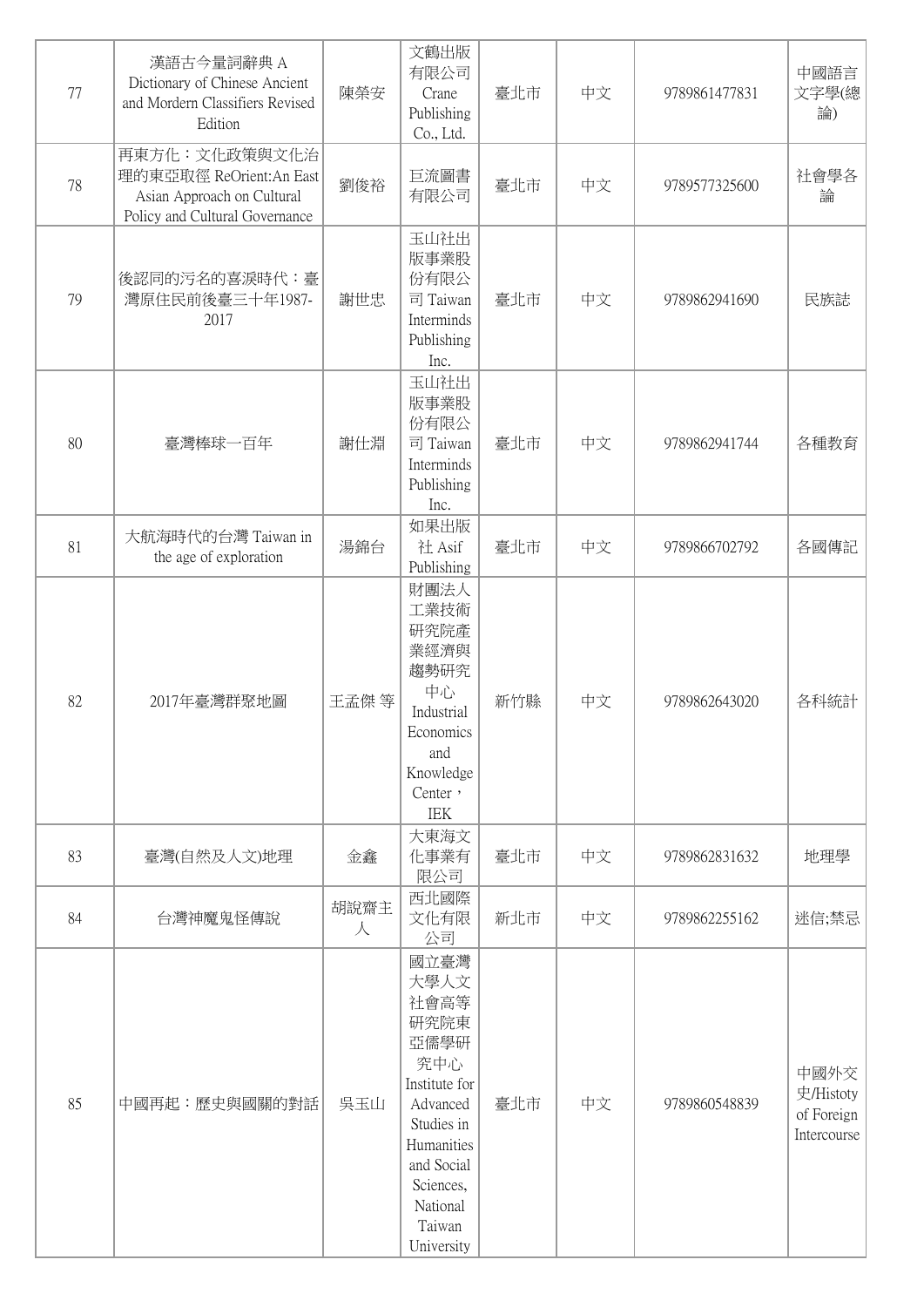| 86 | 中國哲學研究的身體維度                                                                                                                              | 楊儒賓/張<br>再林 | 國立臺灣<br>大學人文<br>社會高等<br>研究院東<br>亞儒學研<br>究中心<br>Institute for<br>Advanced<br>Studies in<br>Humanities<br>and Social<br>Sciences,<br>National<br>Taiwan<br>University | 臺北市 | 中文 | 9789860533361 | 中國哲學<br>總論<br>/Chinese<br>Philosophy |
|----|------------------------------------------------------------------------------------------------------------------------------------------|-------------|---------------------------------------------------------------------------------------------------------------------------------------------------------------------|-----|----|---------------|--------------------------------------|
| 87 | 「海運興國」與「航運救<br>國」:日本對華之航運競爭<br>$(1914-1945)$ The Sino-Japanese<br>Steamship Rivalry in China, 1914-<br>1945                              | 蕭明禮         | 國立臺灣<br>大學出版<br>中心<br>National<br>Taiwan<br>University<br>Press                                                                                                     | 臺北市 | 中文 | 9789863502524 | 交通及運<br>輸                            |
| 88 | 百年踅音:田邊尚雄臺廈音樂<br>踏査紀                                                                                                                     | 王櫻芬         | 國立臺灣<br>大學出版<br>中心<br>National<br>Taiwan<br>University<br>Press                                                                                                     | 臺北市 | 中文 | 9789860397369 | 機械樂                                  |
| 89 | 東亞易學史論:《周易》在日<br>韓越琉的傳播與影響                                                                                                               | 吳偉明         | 國立臺灣<br>大學出版<br>中心<br>National<br>Taiwan<br>University<br>Press                                                                                                     | 臺北市 | 中文 | 9789863502500 | 先秦哲學                                 |
| 90 | 臺灣的民主生機:治理能力、<br>政策網路與社區參與 The<br>vitality of Taiwan's<br>democracy:Governance<br>Capacity, Policy Network and<br>Communal Participation | 趙永茂/韓<br>保中 | 國立臺灣<br>大學出版<br>中心<br>National<br>Taiwan<br>University<br>Press                                                                                                     | 臺北市 | 中文 | 9789863502654 | 地方制度                                 |
| 91 | 臺灣的想像地理:中國殖民旅<br>遊書寫與圖像(1683-1895)                                                                                                       | 鄧津華         | 國立臺灣<br>大學出版<br>中心<br>National<br>Taiwan<br>University<br>Press                                                                                                     | 臺北市 | 中文 | 9789863502647 | 遠東                                   |
| 92 | 博物館裡的文字學家                                                                                                                                | 許進雄         | 臺灣商務<br>印書館股<br>份有限公<br>司 The<br>Commercial<br>Press, Ltd.                                                                                                          | 新北市 | 中文 | 9789570530841 | 各國傳記                                 |
| 93 | 後新儒家與現代之後                                                                                                                                | 元亨書院        | 臺灣學生<br>書局有限<br>公司                                                                                                                                                  | 臺北市 | 中文 | 9789571517377 | 現代哲學                                 |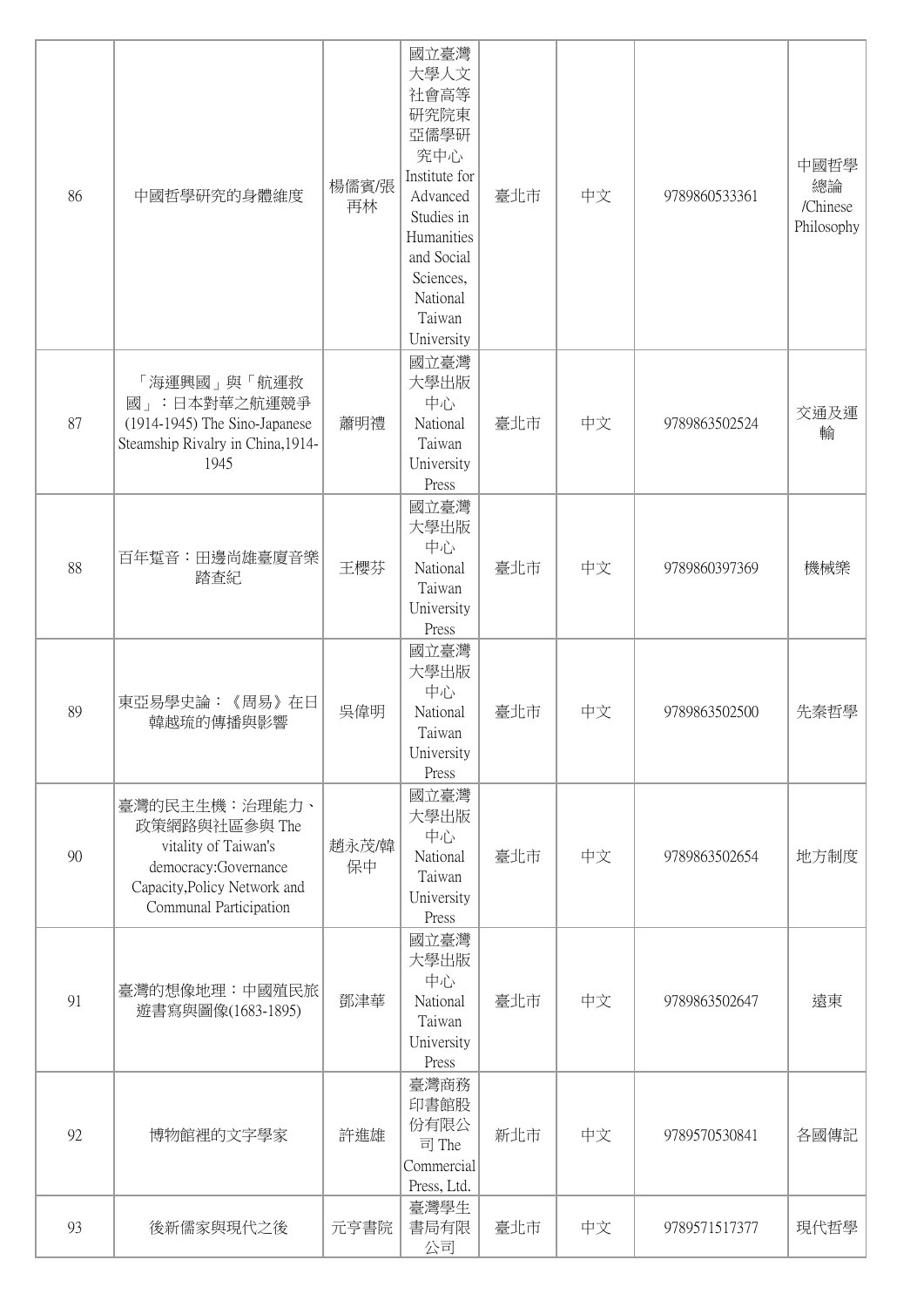| 94  | 翻轉白吃的午餐:台灣從小龍<br>年代到溫水青蛙的警示                                                                                     | 高希均 | 遠見天下<br>文化出版<br>股份有限<br>公司<br>Global<br>Views -<br>Commonwe<br>alth<br>Publishing<br>Group | 臺北市 | 中文 | 9789864792740 | 中國現代<br>論集 |
|-----|-----------------------------------------------------------------------------------------------------------------|-----|--------------------------------------------------------------------------------------------|-----|----|---------------|------------|
| 95  | 誠義:侯貞雄與台灣鋼鐵產業<br>七十年                                                                                            | 傅瑋瓊 | 遠見天下<br>文化出版<br>股份有限<br>公司<br>Global<br>Views -<br>Commonwe<br>alth<br>Publishing<br>Group | 臺北市 | 中文 | 9789864793211 | 各國傳記       |
| 96  | 三代臺灣人:百年追求的現實<br>與理想                                                                                            | 黃煌雄 | 遠足文化<br>事業有限<br>公司<br>Walkers<br>Cultural<br>Enterprises,<br>Ltd.                          | 新北市 | 中文 | 9789869532297 | 遠東         |
| 97  | 太陽旗下的靑春物語:活在日<br>本時代的臺灣人                                                                                        | 大谷渡 | 遠足文化<br>事業有限<br>公司<br>Walkers<br>Cultural<br>Enterprises,<br>Ltd.                          | 新北市 | 中文 | 9789578630048 | 遠東         |
| 98  | 台灣常見蚯蚓、蛭類圖鑑                                                                                                     | 賴亦德 | 遠足文化<br>事業有限<br>公司<br>Walkers<br>Cultural<br>Enterprises,<br>Ltd.                          | 新北市 | 中文 | 9789578630109 | 無脊椎動<br>物  |
| 99  | 再見海南島:臺籍日本兵張子<br>涇太平洋終戰回憶錄                                                                                      | 張子涇 | 遠足文化<br>事業有限<br>公司<br>Walkers<br>Cultural<br>Enterprises,<br>Ltd.                          | 新北市 | 中文 | 9789578630055 | 遠東         |
| 100 | 意外的國度:蔣介石、美國、<br>與近代台灣的形塑 Accidental<br>State:Chiang Kai-Shek,The<br>United States, and The Making of<br>Taiwan | 林孝庭 | 遠足文化<br>事業有限<br>公司<br>Walkers<br>Cultural<br>Enterprises,<br>Ltd.                          | 新北市 | 中文 | 9789869442534 | 遠東         |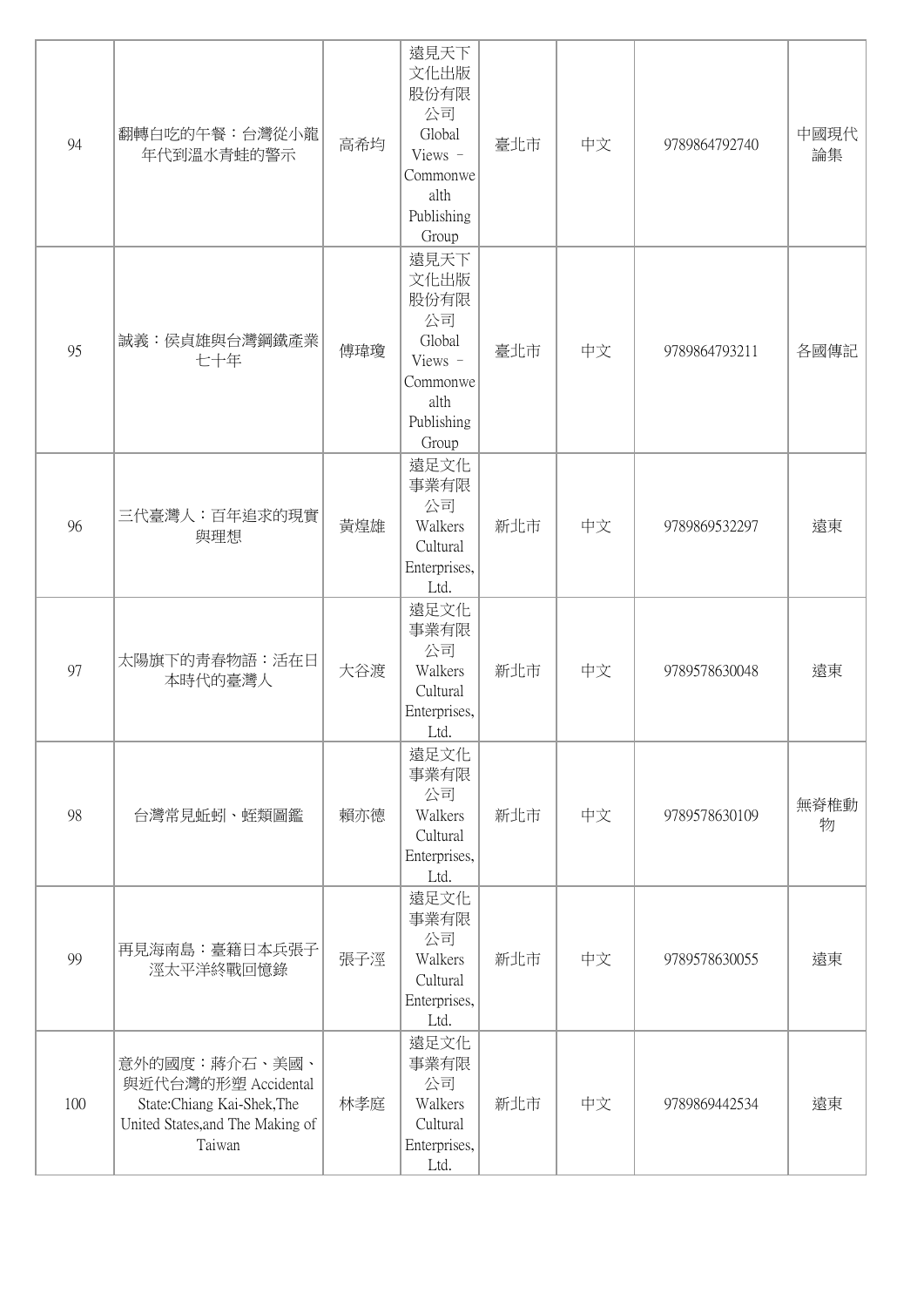| 101 | 横斷記:臺灣山林戰爭、帝國<br>與影像                | 高俊宏   | 遠足文化<br>事業有限<br>公司<br>Walkers<br>Cultural<br>Enterprises,<br>Ltd.                                     | 新北市 | 中文 | 9789869547901 | 遠東               |
|-----|-------------------------------------|-------|-------------------------------------------------------------------------------------------------------|-----|----|---------------|------------------|
| 102 | 文官說法:臺灣地方制度講古                       | 劉文仕   | 遠流出版<br>事業股份<br>有限公司<br>Yuan-liou<br>Publishing<br>Co., Ltd.                                          | 新北市 | 中文 | 9789573280576 | 地方制度             |
| 103 | 好嘉教:臺灣教育心視界                         | 王建龍   | 遠流出版<br>事業股份<br>有限公司<br>Yuan-liou<br>Publishing<br>Co., Ltd.                                          | 臺北市 | 中文 | 9789573280552 | 教育<br>/Education |
| 104 | 臺灣菜的百年變遷與風貌                         | 楊昭景 等 | 國立高雄<br>餐旅大學<br>National<br>Kaohsiung<br>University<br><sub>of</sub><br>Hospitality<br>and<br>Tourism | 高雄市 | 中文 | 9789862893234 | 民俗學;各<br>國風俗     |
| 105 | 跨域青年學者台灣與東亞近代<br>史研究論集 第二輯          | 李福鐘 等 | 稻鄉出版<br>社 daw<br>Shiang<br>Publishing<br>Co.,ltd.                                                     | 新北市 | 中文 | 9789866078897 | 遠東               |
| 106 | 億萬年尺度的臺灣:從地質公<br>園追出島嶼身世            | 林書帆 等 | 衛城出版<br>Acropolis                                                                                     | 新北市 | 中文 | 9789869533447 | 地質調查<br>(區域地質)   |
| 107 | 被擺布的臺灣文學:審查與抵<br>抗的系譜               | 林蔚儒   | 聯經出版<br>事業股份<br>有限公司<br>Linking<br>Publishing<br>Company                                              | 臺北市 | 中文 | 9789570850307 | 遠東各地<br>文學       |
| 108 | 台灣古今真相                              | 埔農    | 前衛出版<br>社<br>Avanguard<br>Publishing<br>House                                                         | 臺北市 | 中文 | 9789578018242 | 遠東               |
| 109 | 台灣在民國: 1945~1949年中<br>國大陸期刊與雜誌的台灣報導 | 許毓良   | 前衛出版<br>社<br>Avanguard<br>Publishing<br>House                                                         | 臺北市 | 中文 | 9789578018365 | 遠東               |
| 110 | 向左走向右走:邁向台灣基督<br>教的性/別/正義           | 陳文珊   | 前衛出版<br>社<br>Avanguard<br>Publishing<br>House                                                         | 臺北市 | 中文 | 9789578018310 | 基督教              |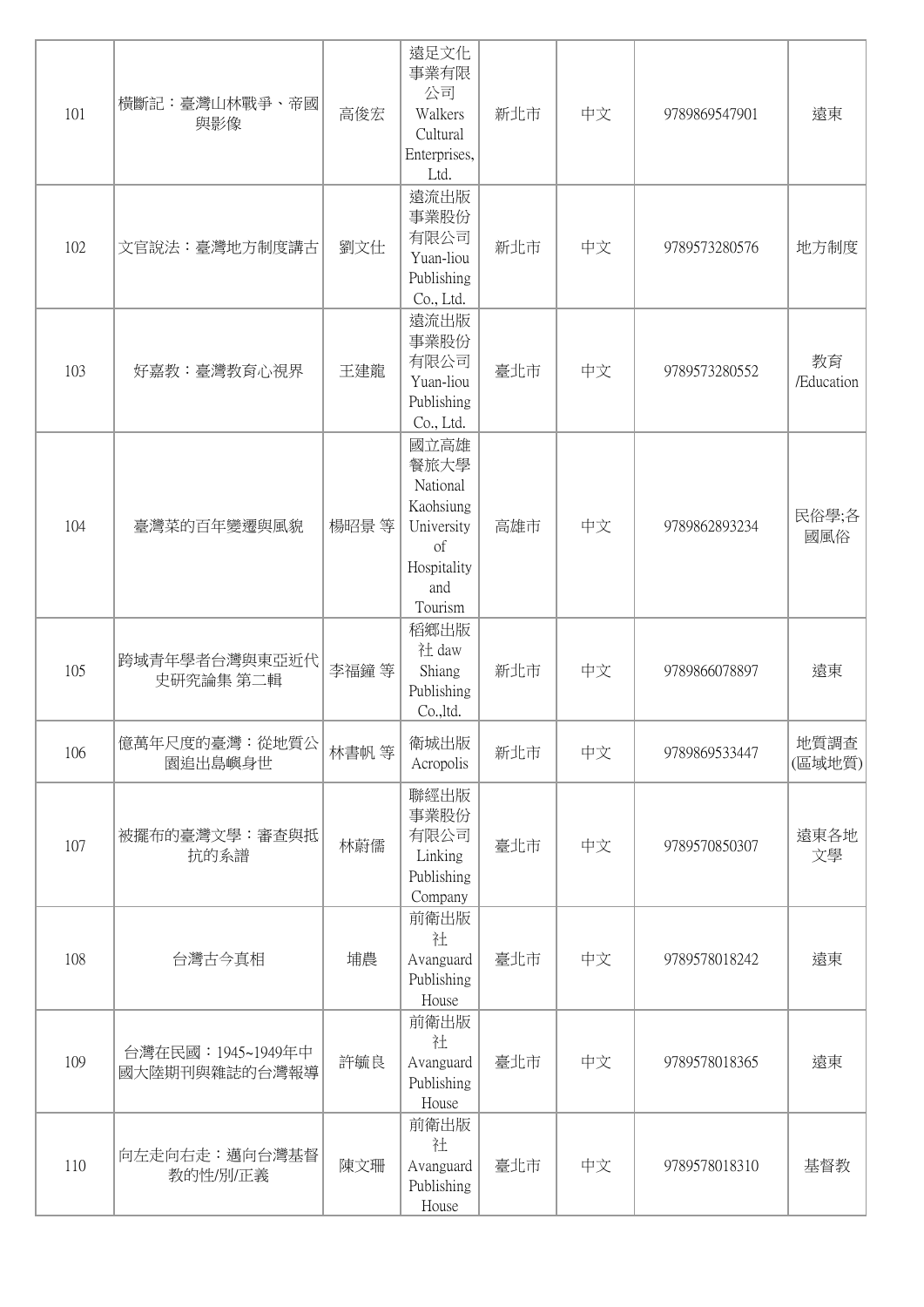| 111 | 2014兩岸四地法律發展:法學<br>研究與方法(上下冊) Cross-<br>strait, Four-Region: Legal<br>Developments in<br>Taiwan, China, Hong Kong, and<br>Macau Legal Studies and Legal<br>Methods (Volume1-2) | 簡資修主<br>編 | 中央研究<br>院法律學<br>研究所<br>Institutum<br>Iurisprudent<br>iae,<br>Academia<br>Sinica. | 臺北市 | 中文 | 9789860551815 | 法律/Law             |
|-----|--------------------------------------------------------------------------------------------------------------------------------------------------------------------------------|-----------|----------------------------------------------------------------------------------|-----|----|---------------|--------------------|
| 112 | 文風德教:花壇鄉文德村                                                                                                                                                                    | 蔣敏全       | 彰化縣文<br>化局<br>ChangHua<br>County<br>Cultural<br>Affairs<br><b>Bureau</b>         | 彰化市 | 中文 | 9789860547856 | 遠東                 |
| 113 | 北美鐵路華工 歷史 文學與視<br>覺再現 Chinese Railroad<br>Workers in North America:<br>Recovery and Representation                                                                             | 黃心雅       | 書林出版<br>有限公司                                                                     | 台北市 | 中文 | 9789574457465 | 移民及殖<br>民          |
| 114 | 都市流動 蒙特婁 多倫多與台<br>北後現代都會電影 Cities in<br>Flow: Montreal, Toronto, and<br>Taipei Postmodern Urban Films                                                                          | 劉紀雯       | 書林出版<br>有限公司                                                                     | 台北市 | 中文 | 9789574457472 | 電影                 |
| 115 | 陳黎詩集I 1973~1993                                                                                                                                                                | 陳黎        | 書林出版<br>有限公司                                                                     | 台北市 | 中文 | 9789574457380 | 詩                  |
| 116 | 新細說台灣原生植物 Native<br>Plants of Taiwan                                                                                                                                           | 陳文彬       | 書林出版<br>有限公司                                                                     | 台北市 | 中文 | 9789574457441 | 植物之分<br>佈;植物地<br>理 |
| 117 | 土地神信仰的跨國比較研究<br>歷史 族群 節慶與文化遺產<br>Transnational Comparative<br>Studies on the Earth God Belief<br>History, Ethnicity, Festival and<br>Cultural Heritage                         | 徐雨村等      | 桂冠圖書<br>股份有限<br>公司                                                               | 苗栗縣 | 中文 | 9789577306517 | 民族誌                |
| 118 | 臺灣科學教育研究與實踐 挑<br>戰與機會 Science Education<br>Research and Practices in Taiwan:<br>Challenges and Opportunities                                                                   | 邱美虹       | 高等教育<br>文化事業<br>有限公司                                                             | 台北市 | 中文 | 9789862661659 | 初等教育               |
| 119 | 連峰縱走 楊南郡的傳奇一生<br>The Footprint of Taiwan<br>Mountain                                                                                                                           | 徐如林       | 晨星出版<br>有限公司<br>Morning<br>Star<br>Publishing<br>Inc.                            | 台中市 | 中文 | 9789864432967 | 各國傳記               |
| 120 | 龍鷹爭輝 大棋盤中的台灣                                                                                                                                                                   | 李大中       | 淡江大學<br>出版中心<br>Tamkang<br>University<br>Press                                   | 新北市 | 中文 | 9789865608675 | 兵法;作戰              |
| 121 | 「去日本化」「再中國化」戰<br>後台灣文化重建1945-1947<br>Uprooting Japan Implanting China                                                                                                          | 黃英哲       | 麥田出版<br>Rye Field<br>Publishing<br>Co.                                           | 台北市 | 中文 | 9789863444756 | 遠東                 |
| 122 | 帝國下的權利與親密 殖民地<br>台灣小說中的種族關係 Power<br>and Intimacy under the Japanese<br>Empire Race and Ethnic Relations<br>in Colonial Literature from<br>Taiwan                              | 朱惠足       | 麥田出版<br>Rye Field<br>Publishing<br>Co.                                           | 台北市 | 中文 | 9789863444770 | 遠東各地<br>文學         |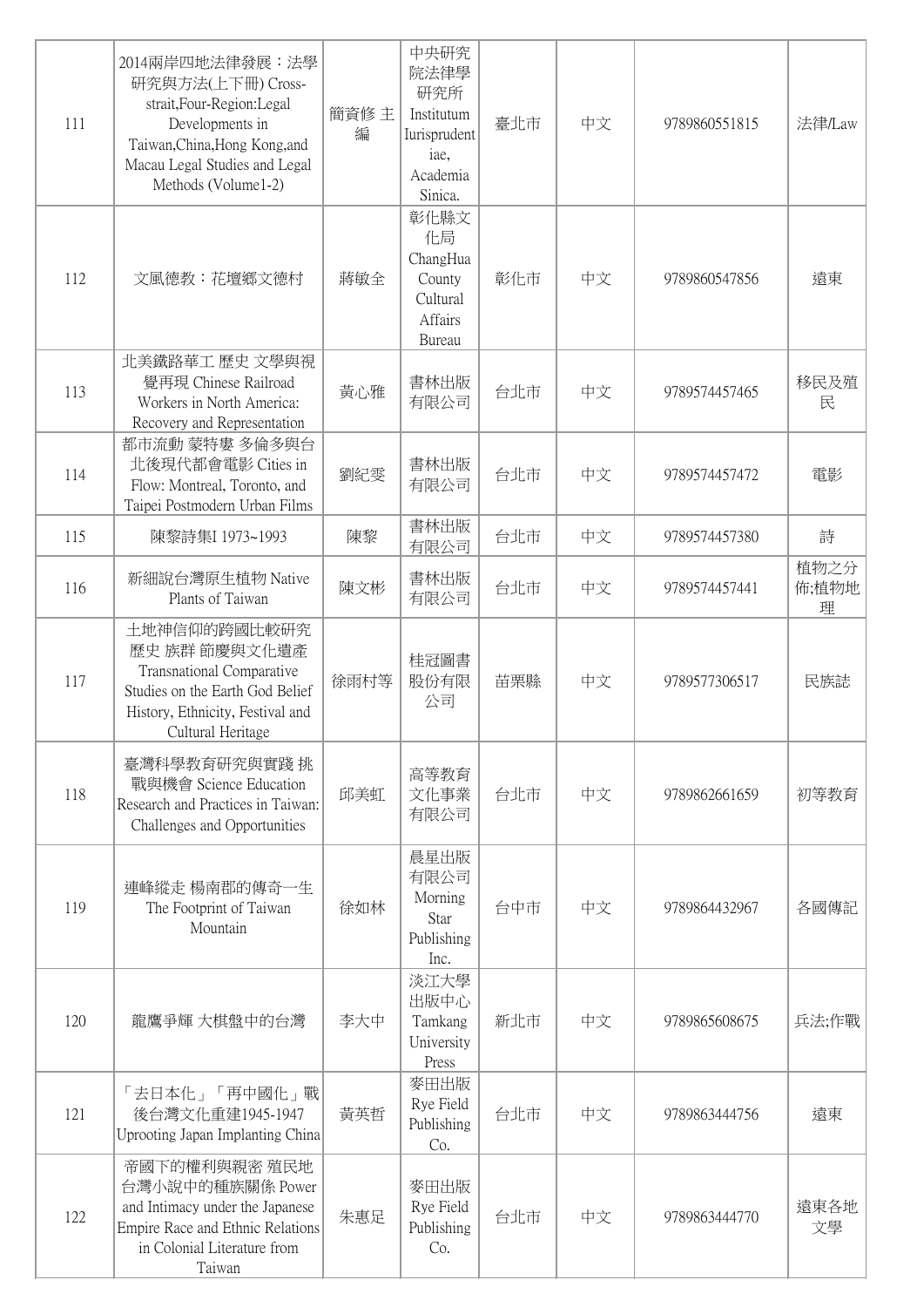| 123 | 台灣觀光地理 Tourism<br>Geography of Taiwan                                                                                                     | 劉惠珍等                       | 華立圖書<br>股份有限<br>公司 Hwa<br>Li<br>Publishing<br>Co., Ltd.           | 新北市 | 中文    | 9789577847041 | 旅行觀光                           |
|-----|-------------------------------------------------------------------------------------------------------------------------------------------|----------------------------|-------------------------------------------------------------------|-----|-------|---------------|--------------------------------|
| 124 | 武陵縱歌 人類學田野筆記                                                                                                                              | 田阡                         | 華藝學術<br>出版社<br>Airiti Press<br>Inc.                               | 新北市 | 中文    | 9789864371136 | 人類學<br>/Anthropolo<br>gy       |
| 125 | 消失的河流 横跨20年的都市原<br>住民影像紀錄 A Disappeared<br>River                                                                                          | 莊正原                        | 塞尚圖文<br>Tsai's Idea<br>Co.,Ltd.                                   | 台北市 | 中文,英文 | 9789866527401 | 專題攝影<br>集                      |
| 126 | 當代短篇小說選讀                                                                                                                                  | 悅讀經典<br>工作室                | 新學林出<br>版股份有<br>限公司<br><b>New</b><br>Sharing                      | 台北市 | 中文    | 9789862957479 | 中國文學<br>/Chinese<br>Literature |
| 127 | 往返之間 戰前臺灣與東亞文<br>學 美術的傳播與流動                                                                                                               | 國立政治<br>大學圖書<br>館數位典<br>藏組 | 國立政治<br>大學圖書<br>館 National<br>Chengchi<br>University<br>Libraries | 台北市 | 中文    | 9789860537710 | 東洋史地<br>/Orient<br>World; Asia |
| 128 | 自由的兩岸關係-臺灣知識界<br>對中國的再思與超越 Liberating<br>the Cross-Taiwan Strait Relations-<br>Retrospect and Surmount China<br>by Taiwan's Intellectuals | 包淳亮                        | 致知學術<br>出版社                                                       | 台北市 | 中文    | 9789865681821 | 中國政治<br>制度                     |
| 129 | 解/嚴 台灣當代藝術面對戒嚴<br>與解嚴 THE AFTERMATH:<br>THE LIFT OF MARTIAL LAW                                                                           | 林志明                        | 尊彩國際<br>藝術有限<br>公司 Liang<br>Gallery Co.,<br>Ltd.                  | 台北市 | 中文,英文 | 9789869407069 | 總論/Arts                        |
| 130 | 臺灣俳句集                                                                                                                                     | 邱各容                        | 唐山出版<br>社 Tonsan<br>Publications<br>Inc.                          | 台北市 | 中文    | 9789863071501 | 遠東各地<br>文學                     |
| 131 | 寄生之廟 台灣都市夾縫中的<br>街廟觀察 適應社會變遷的常<br>民空間圖鑑 PARASITIC<br><b>TEMPLES</b>                                                                       | 賴伯威                        | 野人文化<br>股份有限<br>公司<br>Yenren<br>Publishing<br>House               | 新北市 | 中文,英文 | 9789863842378 | 社區                             |
| 132 | 日治時期日人在臺灣移民之研<br>究                                                                                                                        | 卞鳳奎                        | 博揚文化<br>事業有限<br>公司<br>BoYoung<br>Cultural<br>Enterprise,<br>Inc.  | 新北市 | 中文    | 9789865757694 | 移民及殖<br>民                      |
| 133 | 代天宣化 臺灣王爺信仰與傳<br>說                                                                                                                        | 洪瑩發                        | 博揚文化<br>事業有限<br>公司<br>BoYoung<br>Cultural<br>Enterprise,<br>Inc.  | 新北市 | 中文    | 9789865757830 | 祠祀                             |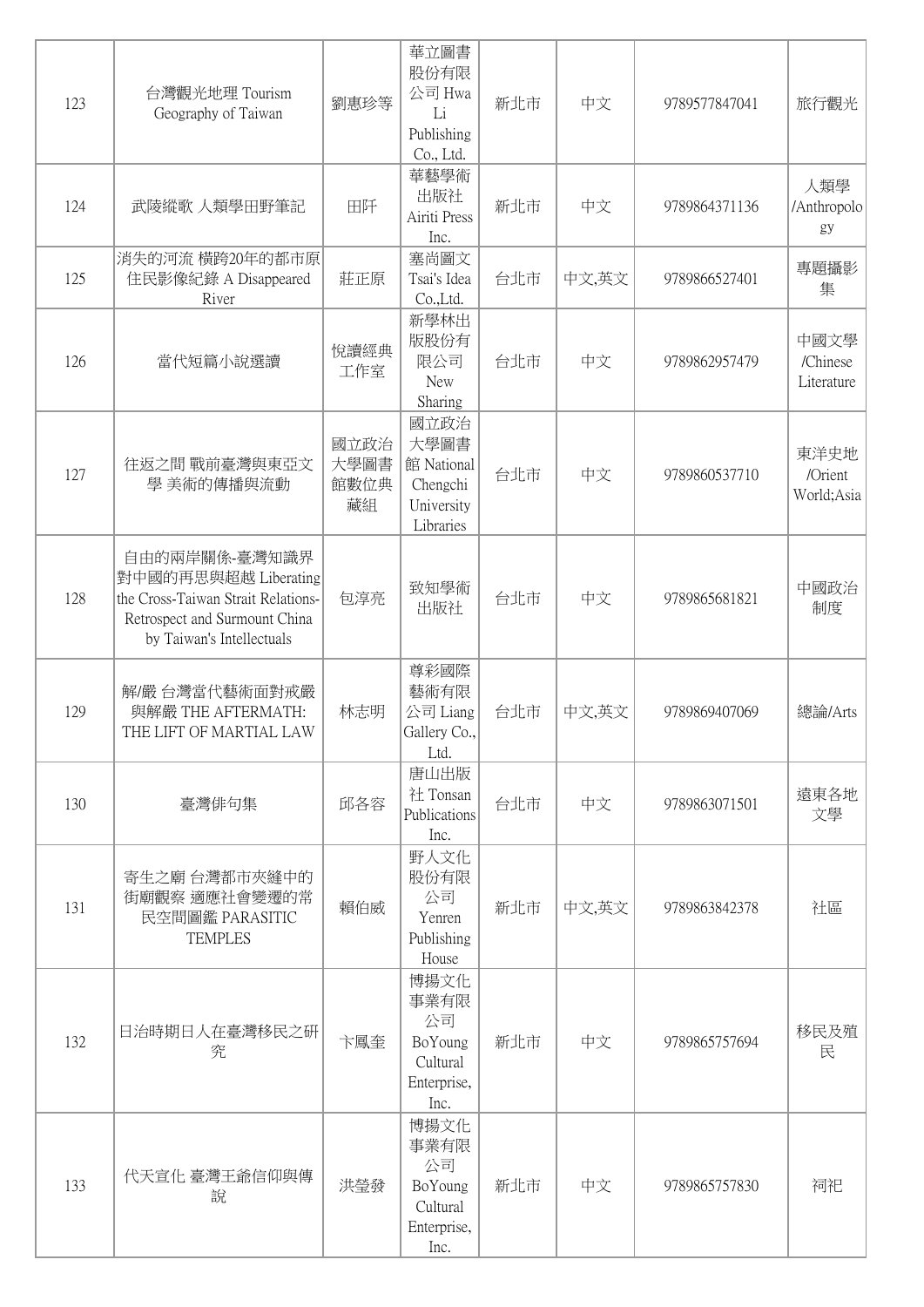| 134 | 想像.凝視與追尋 1960世代臺<br>灣詩人研究集                                                                                         | 王文仁  | 博揚文化<br>事業有限<br>公司<br>BoYoung<br>Cultural<br>Enterprise,<br>Inc. | 新北市 | 中文 | 9789865757861 | 遠東各地<br>文學 |
|-----|--------------------------------------------------------------------------------------------------------------------|------|------------------------------------------------------------------|-----|----|---------------|------------|
| 135 | 臺灣民間信仰論文集 歷史與<br>現代轉化                                                                                              | 朱榮貴  | 博揚文化<br>事業有限<br>公司<br>BoYoung<br>Cultural<br>Enterprise,<br>Inc. | 新北市 | 中文 | 9789865757854 | 中國其他<br>各教 |
| 136 | 歷史、藝術與台灣人文論叢<br>$(\pm \equiv)$                                                                                     | 李世偉  | 博揚文化<br>事業有限<br>公司<br>BoYoung<br>Cultural<br>Enterprise,<br>Inc. | 新北市 | 中文 | 9789865757809 | 中國現代<br>論集 |
| 137 | 從國際法看台灣人民的自決權<br>Taiwan and the Right to Self-<br>Determination A Study from the<br>Viewpoint of International Law | 劉滌宏  | 新銳文創<br>出版<br>Independent<br>& Unique                            | 台北市 | 中文 | 9789869545280 | 國際法        |
| 138 | 再現文化 臺灣近現代移動意<br>象與論述                                                                                              | 林淑慧  | 萬卷樓圖<br>書股份有<br>限公司<br>Wan Juan<br>Lou Books<br>Co., Ltd.        | 台北市 | 中文 | 9789864780846 | 遠東各地<br>文學 |
| 139 | 2017 當代客家文學<br>Contemporary Hakka Literature                                                                       | 黃子堯  | 台灣客家<br>筆會                                                       | 新北市 | 中文 | 9789869581202 | 遠東各地<br>文學 |
| 140 | 台灣文學研究在韓國 歷史情<br>感與東亞連帶 TAIWAN<br>LITERATURE STUDIES IN<br><b>SOUTH KOREA EAST ASIAN</b><br>HISTORIES AND AFFECTS  | 林大根等 | 國立中興<br>大學<br>National<br>Chung<br>Hsing<br>University           | 台中市 | 中文 | 9789574457649 | 遠東各地<br>文學 |
| 141 | 聽情歌,我們聽的其實是……<br>從認知心理學出發 探索華語<br>抒情歌曲的結構與情感<br>Sentimental Ballad                                                 | 蔡振家等 | 臉譜出版                                                             | 台北市 | 中文 | 9789862356210 | 音樂/Music   |
| 142 | 荷蘭時代的福爾摩沙<br>FORMOSA UNDER THE<br>DUTCH 1903                                                                       | 甘為霖等 | 前衛出版<br>社<br>Avanguard<br>Publishing<br>House                    | 台北市 | 中文 | 9789578018174 | 遠東         |
| 143 | 由傳統到創新 論臺灣方志之<br>編纂                                                                                                | 徐惠玲  | 文史哲出<br>版社 The<br>Liberal Arts<br>Press                          | 台北市 | 中文 | 9789863143796 | 遠東         |
| 144 | 台灣文學三百年續集 文學四<br>季變遷理論的再深化                                                                                         | 宋澤萊  | 前衛出版<br>社<br>Avanguard<br>Publishing<br>House                    | 台北市 | 中文 | 9789578018372 | 遠東各地<br>文學 |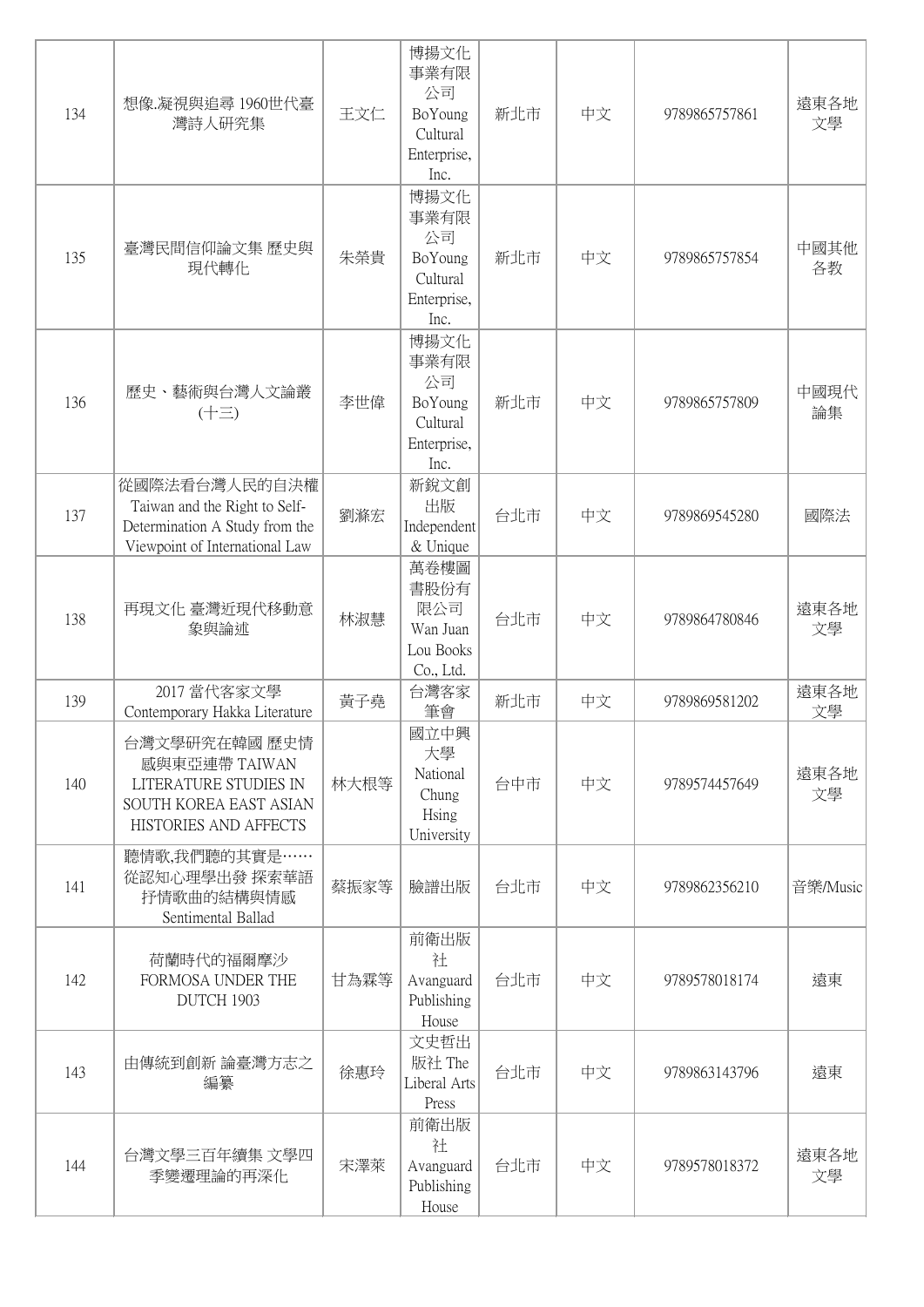| 145 | 心與物融 饒宗頤先生百歲華<br>誕 漢學與物質文化國際研討<br>會論文集                                                                           | 陳玨                                   | 聯經出版<br>事業股份<br>有限公司<br>Linking<br>Publishing<br>Company                                     | 新北市    | 中文    | 9789570850796 | 國學總論<br>/Sinology              |
|-----|------------------------------------------------------------------------------------------------------------------|--------------------------------------|----------------------------------------------------------------------------------------------|--------|-------|---------------|--------------------------------|
| 146 | 從代理人到保險公司 臺灣商<br>人的產物保險經營1862-1947                                                                               | 連克                                   | 國史館<br>Academia<br>Historica                                                                 | 台北市    | 中文    | 9789869543637 | 金融各論                           |
| 147 | 美濃地區客家還神祭典與客家<br>八音運用                                                                                            | 謝宜文                                  | 高雄市立<br>歷史博物<br>館<br>Kaohsiung<br>Museum of<br>History                                       | 高雄市    | 中文    | 9789860541397 | 民族誌                            |
| 148 | 七笑因緣 台灣檜木文化的溯<br>源                                                                                               | 陳玉峯                                  | 愛智圖書<br>有限公司                                                                                 | 高雄市    | 中文    | 9789576084898 | 森林                             |
| 149 | Taiwan Literature English<br>Translation Series Special Issue<br>on Animal Writing in Taiwan<br>Literature NO.41 | Kuo-ch'ing<br>Tu, Terence<br>Russell | 國立臺灣<br>大學出版<br>中心<br>National<br>Taiwan<br>University<br>Press                              | Taipei | 英文    | 9789863502623 | 中國文學<br>/Chinese<br>Literature |
| 150 | 臺灣總督府工業研究所<br>Industrial Research Institute of<br>Taiwan Governor-General's Office                               | 許家維                                  | 尊彩國際<br>藝術有限<br>公司 Liang<br>Gallery Co.,<br>Ltd.                                             | 臺北市    | 中文,英文 | 9789869407038 | 總論/Arts                        |
| 151 | 客家.臺中學.全球在地化 地方<br>文史發展論集                                                                                        | 彭瑞金,溫<br>宗翰                          | 靜宜大學<br>臺灣研究<br>中心                                                                           | 臺中市    | 中文    | 9789865733759 | 遠東                             |
| 152 | 台灣近代雕塑史 History of<br>Taiwan Modern Sculpture                                                                    | 蕭瓊瑞                                  | 藝術家出<br>版社 Artist<br>Publishing<br>Co.                                                       | 台北市    | 中文    | 9789862821978 | 雕塑<br>/Sculpture               |
| 153 | 中興新村學 從臺灣省政府到<br>高等研究園區                                                                                          | 鍾起岱                                  | 蘭臺出版<br>社 Literary<br>Times                                                                  | 台北市    | 中文    | 9789865633585 | 遠東                             |
| 154 | 臺灣水庫治理 翡翠水庫的經<br>驗                                                                                               | 姚祥瑞                                  | 蘭臺出版<br>社 Literary<br>Times                                                                  | 台北市    | 中文    | 9789865633653 | 水利工程                           |
| 155 | 臺灣布袋戲的表演.敘事與審<br>美                                                                                               | 吳明德                                  | 臺灣學生<br>書局有限<br>公司                                                                           | 台北市    | 中文    | 9789571517513 | 東洋戰劇                           |
| 156 | 地域X建築 3個論壇<br>Regionalism: 3 Forums                                                                              | 林盛豐,王<br>俊雄,王維<br>仁                  | 空間母語<br>文化藝術<br>基金會<br>Spatial<br>Native<br>Language<br>Foundation<br>of Arts and<br>Culture | 台北市    | 中文    | 9789869264624 | 各國建築                           |
| 157 | 台灣老人社會學 Sociology of<br>Aging                                                                                    | 張德永等                                 | 華格那企<br>業有限公<br>司 Wagner<br>Co., Ltd                                                         | 臺中市    | 中文    | 9789863623861 | 家庭、族<br>制                      |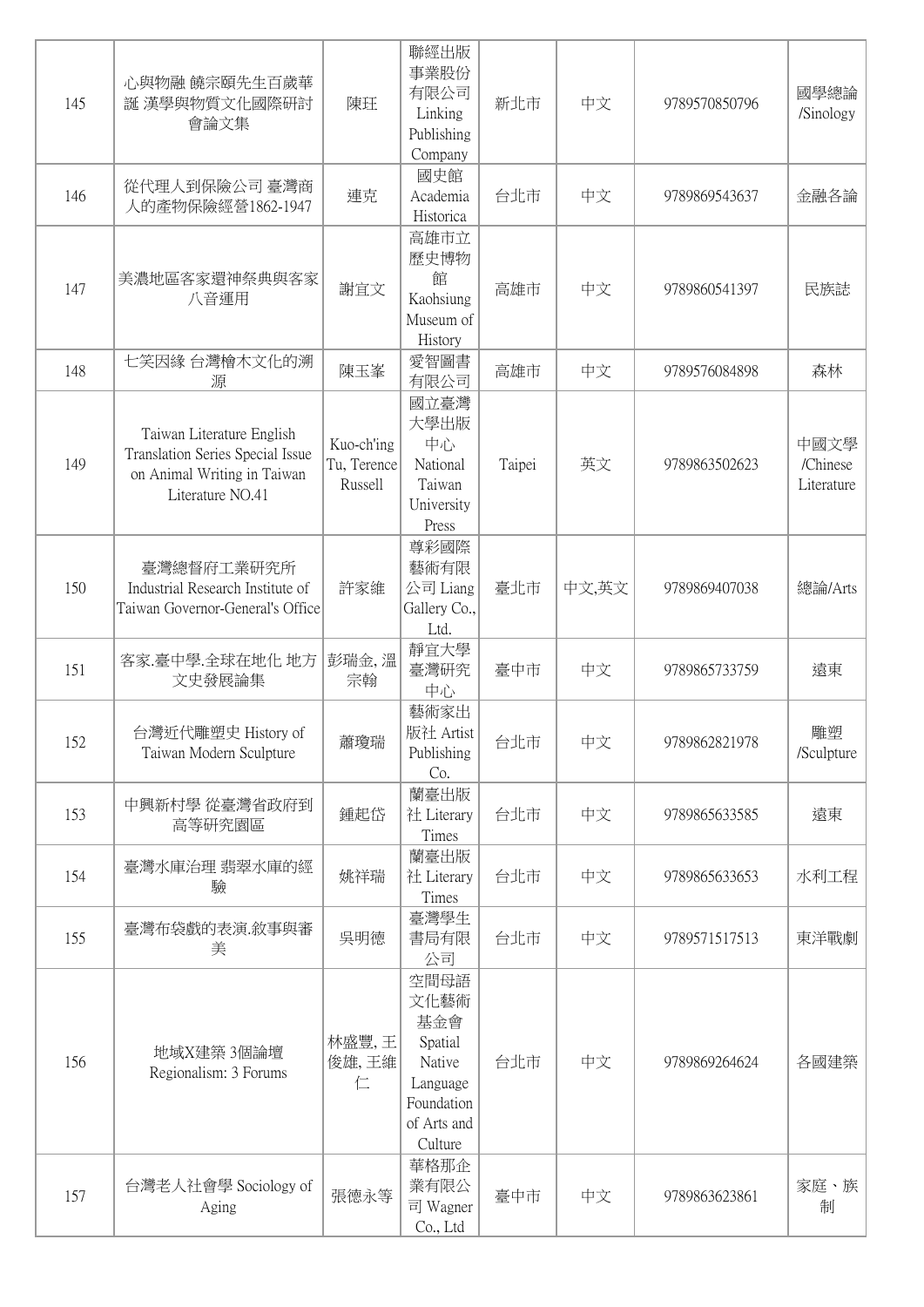| 158 | 十八世紀末御製臺灣原漢界址<br>解讀 A Guide to The imperial<br>Map with the aboriginal<br>Borderlineof Late Eighteenth-<br>Century Taiwan                                     | 蘇峯楠                       | 國立臺灣<br>歷史博物<br>館 National<br>Museum of<br>Taiwan<br>History                         | 臺南市 | 中文 | 9789860541229 | 遠東         |
|-----|---------------------------------------------------------------------------------------------------------------------------------------------------------------|---------------------------|--------------------------------------------------------------------------------------|-----|----|---------------|------------|
| 159 | 地震帶上的共同體:歷史中的<br>臺日震災 In the same seismic<br>zone: earthquake disasters of<br>Taiwan and Japan in history                                                     | 陳怡宏                       | 國立臺灣<br>歷史博物<br>館 National<br>Museum of<br>Taiwan<br>History                         | 臺南市 | 中文 | 9789860536119 | 動力地質<br>學  |
| 160 | 十七世紀北臺灣的西班牙帳<br>簿:第一冊(1626-1633) La<br>conrabillidad relacionada con el<br>norte de Taiw'an en elperiodo de<br>la colonizaci'on espa'nola Vol.<br>I:1626-1633 | 方真真                       | 國立臺灣<br>歷史博物<br>館 National<br>Museum of<br>Taiwan<br>History                         | 臺南市 | 中文 | 9789860543339 | 遠東         |
| 161 | 美國國家檔案館藏臺灣資料選<br>擇(1942-1960)                                                                                                                                 | 陳怡宏                       | 國立臺灣<br>歷史博物<br>館 National<br>Museum of<br>Taiwan<br>History                         | 臺南市 | 中文 | 9789860543285 | 遠東         |
| 162 | 高雄史料集成·第五種:復刻<br>打狗築港史料·圖集                                                                                                                                    | 高雄史料<br>集成編輯<br>委員會主<br>編 | 高雄市立<br>歷史博物<br>館<br>Kaohsiung<br>Museum of<br>History                               | 高雄市 | 中文 | 9789860539721 | 日本史地       |
| 163 | 文化優先的時代:臺灣文化法                                                                                                                                                 | 周志宏                       | 臺灣文化<br>法學會<br>Taiwan<br>Cultural<br>Law<br>Association,<br><b>TCLA</b>              | 台北市 | 中文 | 9789869501002 | 法律/Law     |
| 164 | 國史館現藏重要檔案文物史料<br>概述                                                                                                                                           | 國史館                       | 國史館<br>Academia<br>Historica                                                         | 台北市 | 中文 | 9789866475986 | 檔案         |
| 165 | 臺灣文學論叢8                                                                                                                                                       | 李癸雲                       | 清華大學<br>臺灣文學<br>研究所<br>Institute of<br>Taiwan<br>Literature,<br><b>NTHU</b>          | 新竹市 | 中文 | 9789860537529 | 遠東各地<br>文學 |
| 166 | 舊城尋路:探訪左營舊城,重<br>現近代台灣歷史記憶                                                                                                                                    | 陸傳傑                       | 高雄市政<br>府文化局<br>Bureau of<br>Cultural<br>Affairs,<br>Kaohsiung<br>City<br>Government | 高雄市 | 中文 | 9789860546682 | 遠東         |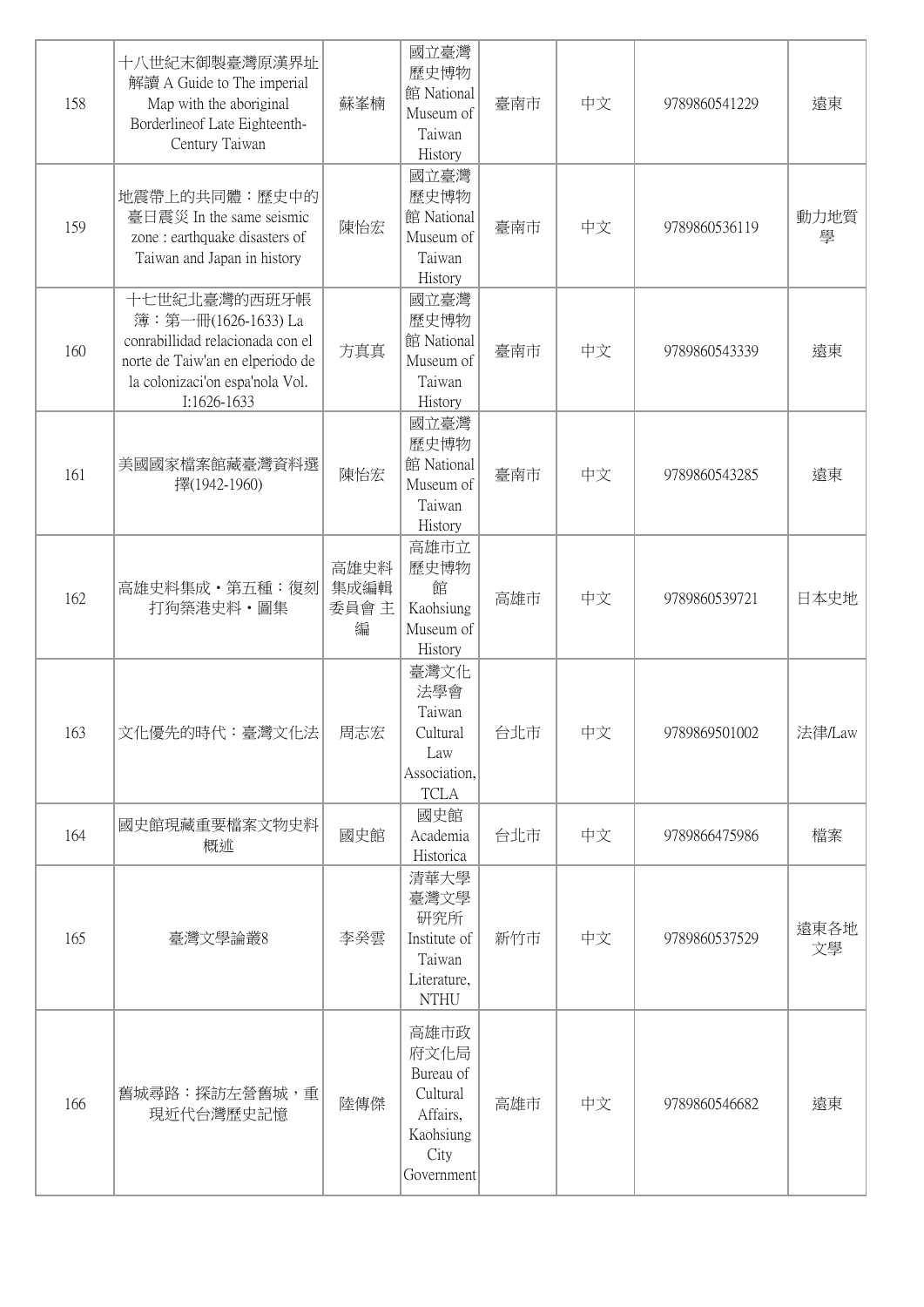| 167 | 當代臺灣原住民族的文化展演<br>與主體建構:觀光、博物館、<br>文化資產與影像媒體 | 中央研究<br>院民族學<br>研究所/順<br>益台灣原<br>住民博物<br>館 | 順益台灣<br>原住民博<br>物館 Shung<br>Ye Museum<br><sub>of</sub><br>Formosan<br>Aborigines       | 台北市 | 中文 | 9789869239653 | 民族誌                         |
|-----|---------------------------------------------|--------------------------------------------|----------------------------------------------------------------------------------------|-----|----|---------------|-----------------------------|
| 168 | 中華田徑史1999-2017                              | 王景成                                        | 中華民國<br>田徑協會<br>Chinese<br>Taipei<br>Athletics<br>Association                          | 台北市 | 中文 | 9789868103214 | 遊戲;娛<br>樂;休閒<br>/Recreation |
| 169 | 台灣石化業發展史                                    | 薛化元                                        | 現代財經<br>基金會<br>Contempora<br>ry Taiwan<br>Developme<br>nt<br>Foundation                | 台北市 | 中文 | 9789869260824 | 礦產品業                        |
| 170 | 歷史、藝術與台灣人文論叢<br>(14)                        | 楊金源                                        | 博揚文化<br>事業有限<br>公司<br>BoYoung<br>Cultural<br>Enterprise,<br>Inc.                       | 新北市 | 中文 | 9789865757885 | 中國現代<br>論集                  |
| 171 | 觀視界面的轉換與感知:從技<br>術物、社群到台灣電影                 | 何寶籃                                        | 巨流圖書<br>有限公司                                                                           | 高雄市 | 中文 | 9789577325617 | 電影                          |
| 172 | 近代台灣人資本與企業經營:<br>以交通業為探討中心(1895-<br>1954)   | 陳家豪                                        | 政大出版<br>社<br>Chengchi<br>University<br>Press                                           | 台北市 | 中文 | 9789869543644 | 交通及運<br>輸                   |
| 173 | 金門名士呂世宜藝文研究                                 | 呂成發                                        | 蘭臺出版<br>社 Literary<br>Times                                                            | 台北市 | 中文 | 9789865633615 | 中國人傳<br>記                   |
| 174 | 宜蘭學.2016                                    | 陳志賢                                        | 風雲論壇<br>有限公司                                                                           | 新北市 | 中文 | 9789866893841 | 遠東                          |
| 175 | 夜空恬靜一流星:臺語文學評<br>論集                         | 陳金順                                        | 臺南市政<br>府文化局<br>Cultural<br>Affairs<br>Bureau,<br>Tainan City<br>Government            | 台南市 | 中文 | 9789860549287 | 遠東各地<br>文學                  |
| 176 | 排灣族PADAIN部落歷史研究                             | 童春發/洪<br>湘雲                                | 國史館臺<br>灣文獻館<br>Taiwan<br>Historica                                                    | 南投市 | 中文 | 9789860540123 | 民族誌                         |
| 177 | 鉋光掠影:詹益農一甲子的鉋<br>藝年華                        | 林寬裕                                        | 新北市政<br>府文化局<br>Cultural<br>Affairs<br>Department,<br>New Taipei<br>City<br>Government | 新北市 | 中文 | 9789860533378 | 美術史                         |